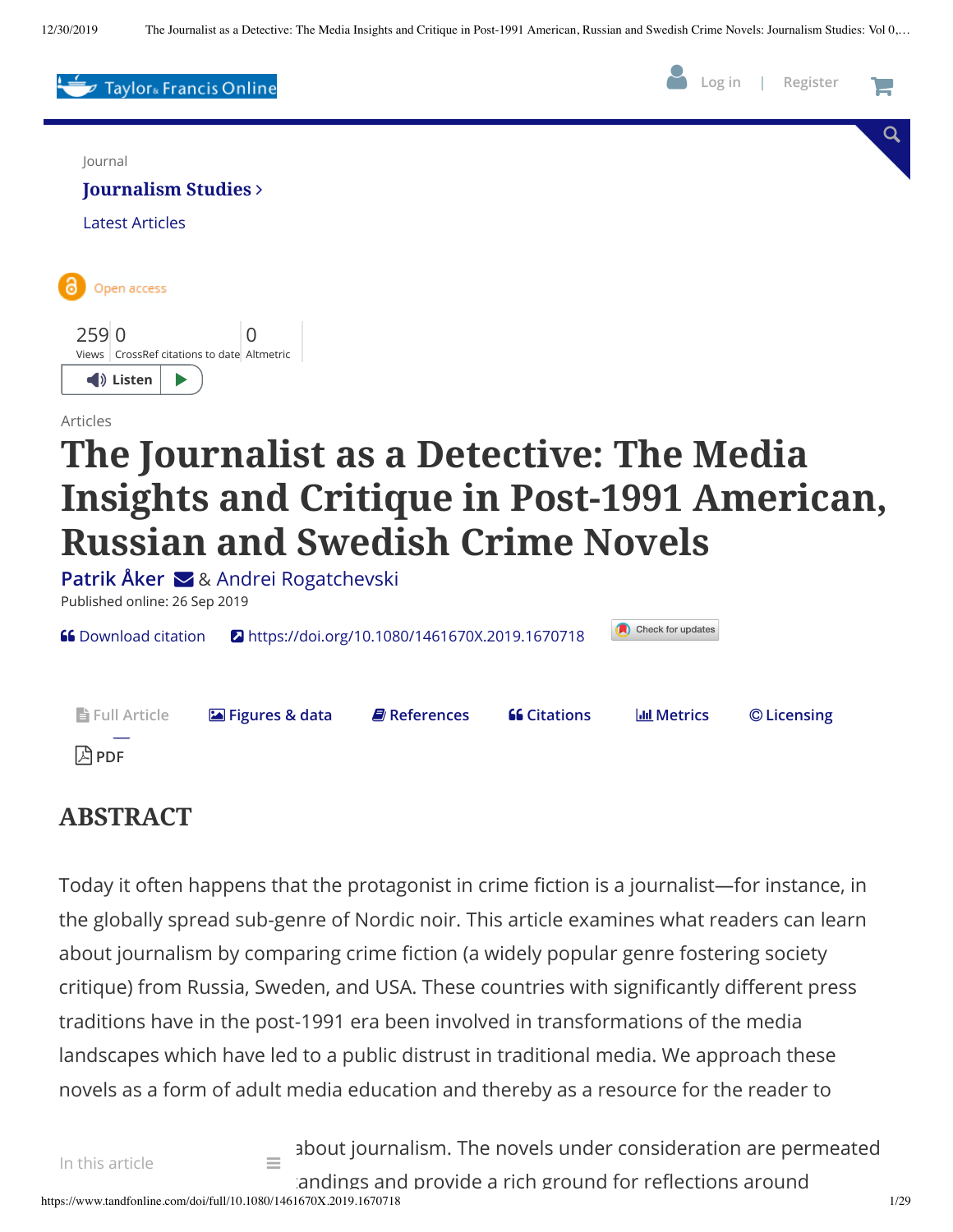challenges for finding the truth, such as news-making as a male-dominated activity, journalism as a publicity arena, and an accelerating news environment (i.e., information overload paired with a competition for immediate reporting) as a threat to investigative journalism. The struggling, truth-seeking protagonists can be understood as an answer to a widespread cultural anxiety about journalism's questioned authority as a truth-telling occupation.

KEYWORDS: Crime fi[ction](https://www.tandfonline.com/keyword/Crime+Fiction), [genre](https://www.tandfonline.com/keyword/Genre), [journalism,](https://www.tandfonline.com/keyword/Journalism) media [education](https://www.tandfonline.com/keyword/Media+Education), media [literacy](https://www.tandfonline.com/keyword/Media+Literacy), media systems, [representation,](https://www.tandfonline.com/keyword/Media+Systems) [transnational](https://www.tandfonline.com/keyword/Transnational)

> Mikael Blomkvist epitomises the normative ideal of the journalist as watchdog of the Fourth Estate, the journalist-as-detective, burrowing into the darkest corners, prepared to risk everything, even his life, in pursuit of the truth. / ... / I find it reassuring, in these days of collapsing media certainties and dissolving professional boundaries, that such a character still resonates with the mass audience. (McNair 2012, 420)

The above quotation, from a review of the film adaptation of Stieg Larsson's crime novel The Girl with the Dragon Tattoo, demonstrates that in addition to a more direct media consumption, a common way for people to learn about journalism and media is through popular fiction. Fiction can give the public a privileged insight into the world of media, and help shape ideals about the role of journalism. Popular culture can be considered an arena where we find "a culture thinking out loud about itself" (Mukerji and Schudson 1991, 23). Today, crime fiction is widely consumed (see, e.g., Hannah 2018), and is a genre that tends to realistically portray the society and the time where/when it is written, and commonly convey social criticism, in the course of the protagonist's quest for the truth (Agger 2010).

Nordic noir—a specific sub-genre of crime fiction including authors from the Scandinavian countries—is a contemporary phenomenon that is explicitly defined as being about realism and social criticism, and has reached global success in the last two decades or so. The abovementioned Stieg Larsson is among the most prominent representatives of this genre where the protagonist is often a journalist. We would like to compare this geographically anchored

 $\equiv$  different contexts. Stougaard-Nielsen (2016, 522) has highlighted well-adapted to a global market by its familiar form articulating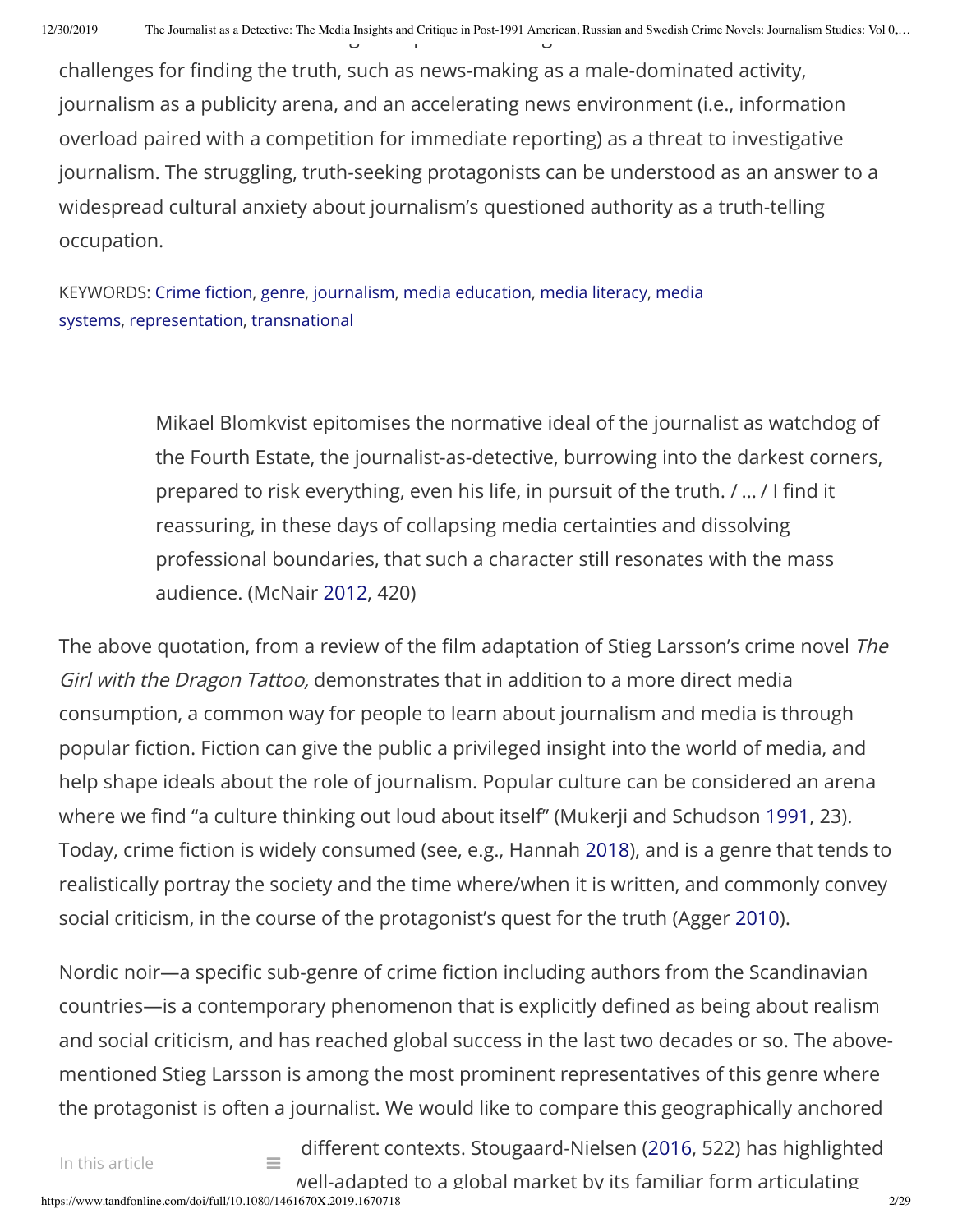"values and norms globally shared". Our aim is, therefore, to study the role of journalists and journalism from 1991 until present in the narratives of American, Russian, and Swedish crime fiction to understand, and compare, what kind of critique and insights this genre offers readers in these countries with significantly different press traditions. Furthermore, this should help us understand how these portrayals can be valued as a form of adult media education.

Journalism studies from over the last two decades emphasize such developments as commercialization, digitization and an increased distrust in journalism (McChesney and Picard 2011; Peters and Broersma 2013). The time frame also coincides with the increasing popularity of crime fiction across the globe (Stougaard-Nielsen 2016). Today, it is often said that we live in an era of post-truth and both journalism (as the Fourth Estate) and crime fiction is about finding the truth. Therefore, it is interesting to study how truth is dealt with in crime fiction during a period of increasing mistrust. Our overarching research questions are: What are the main challenges for the journalists as detectives in establishing the truth? What are the similarities and differences between the three countries? And what can this tell us about crime fiction as a resource for readers to learn about journalism?

The article starts with an overview of previous research and discusses how crime fiction can be understood as a kind of media education. Then follows a section which briefly presents the chosen novels and the main analytical concepts—fabula and syuzhet—borrowed from narratology.

## **Crime Fiction as Media Education**

In media studies, there is a research tradition of turning to popular culture in order to understand the more serious functions of media in a democratic society (e.g., Dahlgren and Sparks 1992; Riegert 2007). The available research on fictional representation of journalism in popular culture is mostly about the kind of journalistic categories and stereotypes which can be found in the works analyzed (see, for example, Ehrlich 2006; Good 1986; Saltzman 2002). Saltzman (2005) classifies and examines, from a historical perspective,

https://www.tandfonline.com/doi/full/10.1080/1461670X.2019.1670718 3/29  $\equiv$  types of journalists, ranging from idealization to demonization, pne film, television and cartoon strips. Saltzman concludes that In this article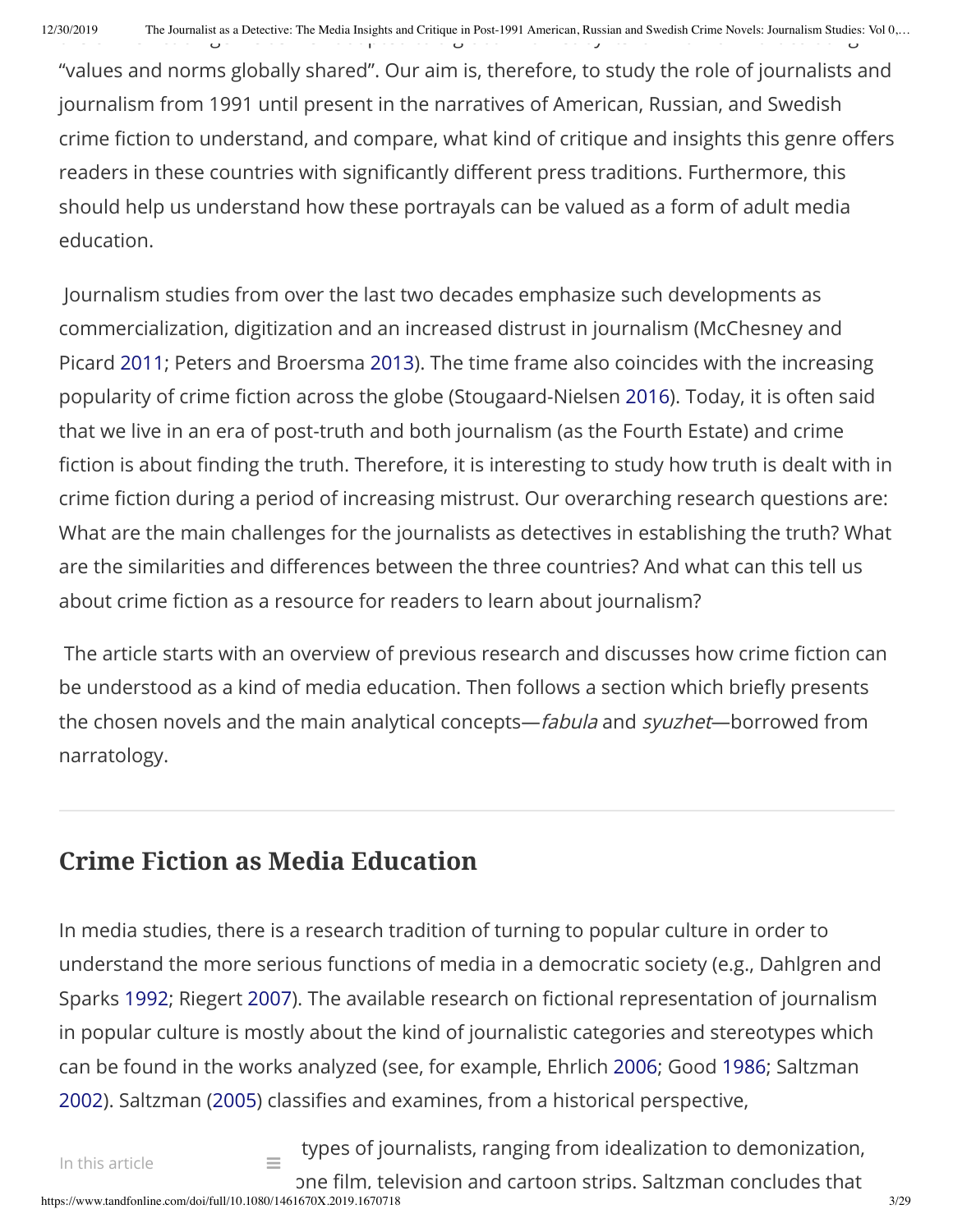"the reporter as detective is probably one of the most popular categories, since both the journalist and the detective are curious inquirers trying to solve a mystery, whether it be a crime or a complex unknown story."

Saltzman's framework has been applied and developed with regard to Anglo-American fiction by the French researcher Shaeda Isani. Her findings establish that the "depiction of the journalist tends to fall into two broad categories: the journalist as ... a flawed hero ... or the journalist as a faceless, nameless, undistinguishable member of a professional herd" (2009). On both occasions, the view of journalism comes across as consistently critical, which corresponds with a steady decline of public trust in the Anglo-American media throughout the past decade, reflected in a number of the Gallup and YouGov opinion polls (see, for example, Swift 2016; *Impress 16-12-05* "Trust in Journalism"). $^1$ 

In this article we treat crime novels—our principal research material<sup>2</sup>—as resources for the readers in a similar way as, for instance, Peters (2013, 187) in his analysis of the popular talk show The Daily Show where he concludes that in the program the audience is "being taught how to 'read' media and how to 'know' journalism in parallel". From his perspective, popular representations of media and journalism are important to pay attention to, in order to "rethink the ways that audiences evaluate journalism in a media-saturated age" (175). McNair (2010) approaches popular films as "points of departure for jumping into debates about the state of the news media" (5), because they "provide observers with a window looking onto a culture's concerns and preoccupations" (7). What becomes important for us is to find out to which degree, and in which ways, crime fiction can be a resource for learning and developing a critical understanding of journalism in relation to questions about truth.

Therefore, the starting point for this article also relates to the growing research field about media literacies (Livingstone, Van Couvering, and Thumim 2005; Potter 2008; Mills 2010). Here the knowledge about how the media function is assumed to have a great importance for democracy in a media-saturated world. There is a tradition within media literacy of regarding "media as public pedagogy" where content is produced with a direct aim to enlighten and teach, preferably children and young adults, about different topics (Hoechsmann and Poyntz 2012, chap. 3). This media content, commercial or not, is usually

 $\equiv$  ogical strategies. However, we also know that media content, in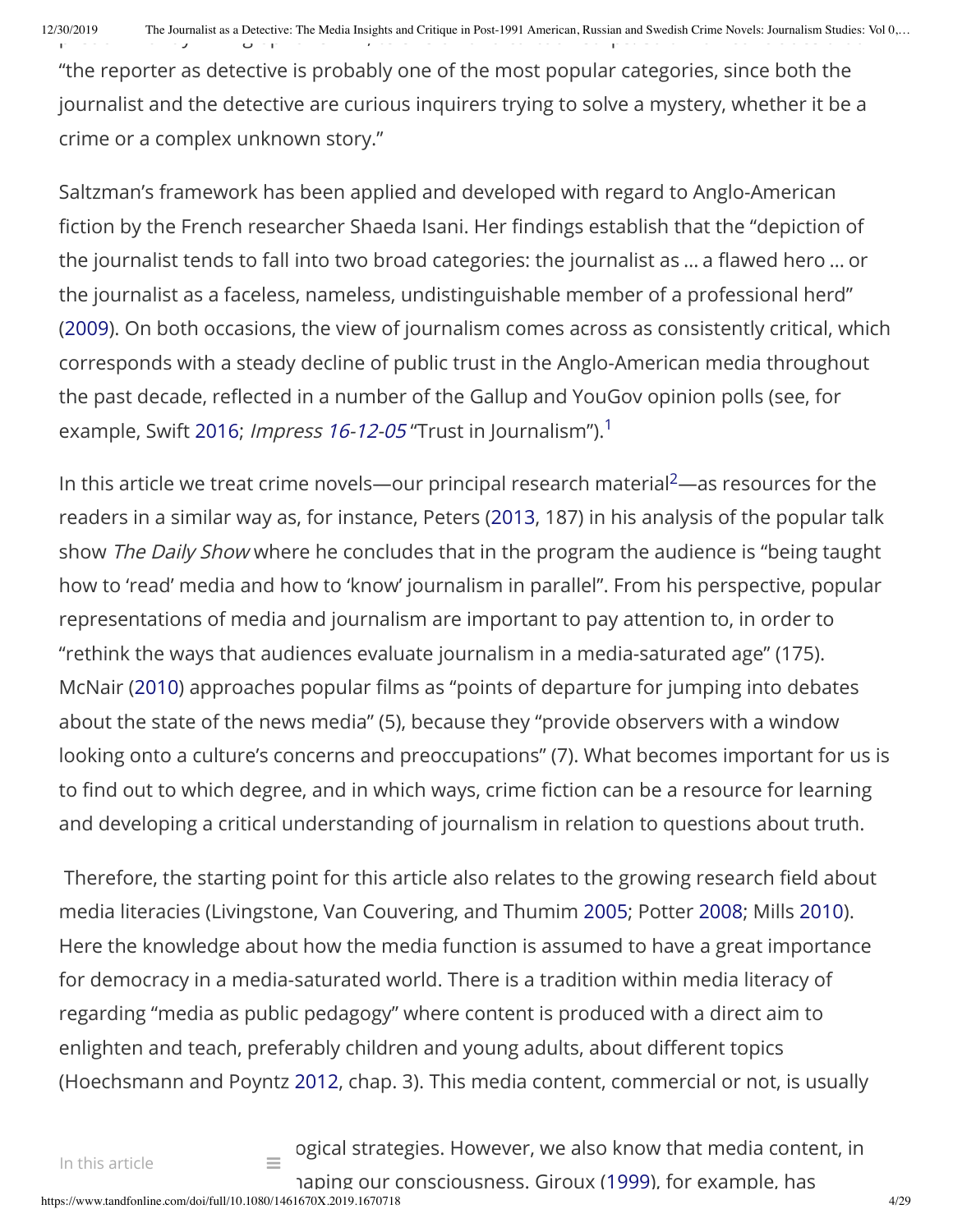12/30/2019 The Journalist as a Detective: The Media Insights and Critique in Post-1991 American, Russian and Swedish Crime Novels: Journalism Studies: Vol 0,...

discussed Disney films as "teaching machines" where children come across values and ideas that shape their worldviews.

Giroux is one of the more profound critics of today's media industry and the "learning" it provides us with. In this article, we apply a critical approach slightly differently. We seek to understand in what ways crime fiction stimulates the reader to evaluate and reflect about journalists and journalism (cf. Buckingham 2003, 38)—in short, to develop an independent thinking with regard to journalism as a truth-telling profession. One interesting approach, in line with our ambition in this article, is provided by Gray (2006, 5) in his study about The Simpsons as a media text commenting "upon the mechanics of other media texts and institutions". We understand crime fiction as a "teaching machine" in a general sense, shaping ideas and assumptions about journalists and journalism and thus functioning as a sort of media education. Our study will focus on the understanding of how crime fiction on a textual level can provide a resource for an individual to develop competences to judge, and navigate within, today's journalistic landscape without abandoning the idea, which is fundamental for democratic societies, that journalism has an important societal function for providing reliable information to citizens.

One particular aspect of our study is how genre conventions influence the way readers learn about journalists and the media in such novels. Crime fiction is sometimes described as a genre with the goal of activating the reader in making interpretations of, and thinking critically about, certain (often social) issues (Pyrhönen 1994; Evans 2009). In crime fiction, an open and graphic confrontation between good and evil tends to be found, and crime fiction detectives tend to work like (and in our case even are) investigative journalists—gathering facts in order to find the "truth" behind a story. This makes the genre particularly suitable for studying as a resource about popular conceptions of journalism today, when its role as a truth-seeking and truth-telling institution is questioned.

To deepen the understanding of the critical potential in this global genre, we have chosen to compare novels from three very different countries. The US, Russia and Sweden represent dramatically contrasting media systems and cultural, political and economic contexts. In Hallin and Mancini's study (2004, 11) of three different media systems, North America stands

https://www.tandfonline.com/doi/full/10.1080/1461670X.2019.1670718 5/29  $f_{\text{eff}}$  cterized by "market mechanisms and commercial media" with a from the state. From the 1990s onwards, media scholars have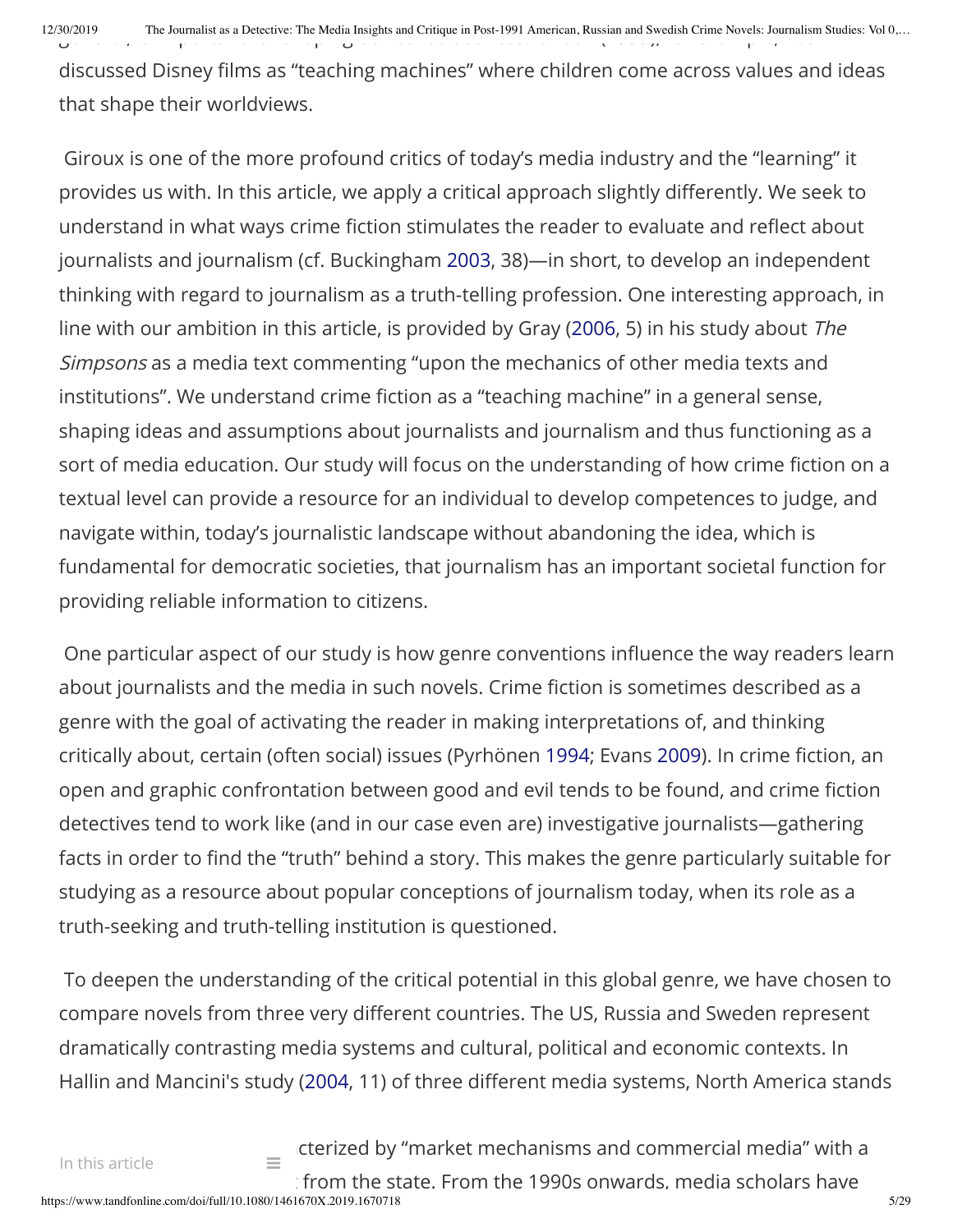highlighted the fact that the market mechanisms have worked in favor of entertainment at the expense of quality journalism (see, for instance, McManus 1994). Sweden is placed in the democratic corporatist model where the state is active but not directly involved as an owner in the media. Yet since the 1990s, the Swedish media landscape has undergone a commercialization affecting the democratic function of journalism in significant ways (Dahlgren 2000). Russia is not part of Hallin and Mancini's study but at the end of their book they suggest that there are similarities between Russian media and their third model—the polarized pluralist one, characterized by an integration of media and politics, weak history of commercial media and strong influence from the state. Since the break-up of the Soviet Union in 1991, Russia has developed a media landscape well adapted to market demands (as opposed to being a mere propaganda tool), but this has not resulted in a journalism that is an answer to a "social demand understood as the Fourth Estate" and media as part of a functioning public sphere (Vartanova 2012).

The spectacular transformation of media landscapes since the beginning of the 1990s, accompanied by the onset of digital media with ubiquitous access to information and the rise of bloggers and citizen journalism, have led to a public distrust in traditional media institutions, such as journalism (Bogaerts and Carpentier 2013; Deuze, Bruns, and Neuberger 2007). In line with Harsin (2018), we argue that that there is a pre-history to today's "posttruth societies" where journalism as a central institution with "the authority to (re-)present truth" is no longer taken for granted. A comparison of the role of journalists and journalism in crime fiction during this specific era in the three countries in question will thus provide us with the material about cultural concerns about "truth" in three historically different media environments.

## **Method and Material**

In narratology, with roots in Russian formalism, the most fundamental tools are found in the distinction between two concepts, *fabula* and *syuzhet*. The crime fiction genre, especially the whodunit, is used by Todorov (1977, chap. 3) as a prime example of how this distinction

 $\alpha$  is to reconstruct a coherent story of what is absent-how the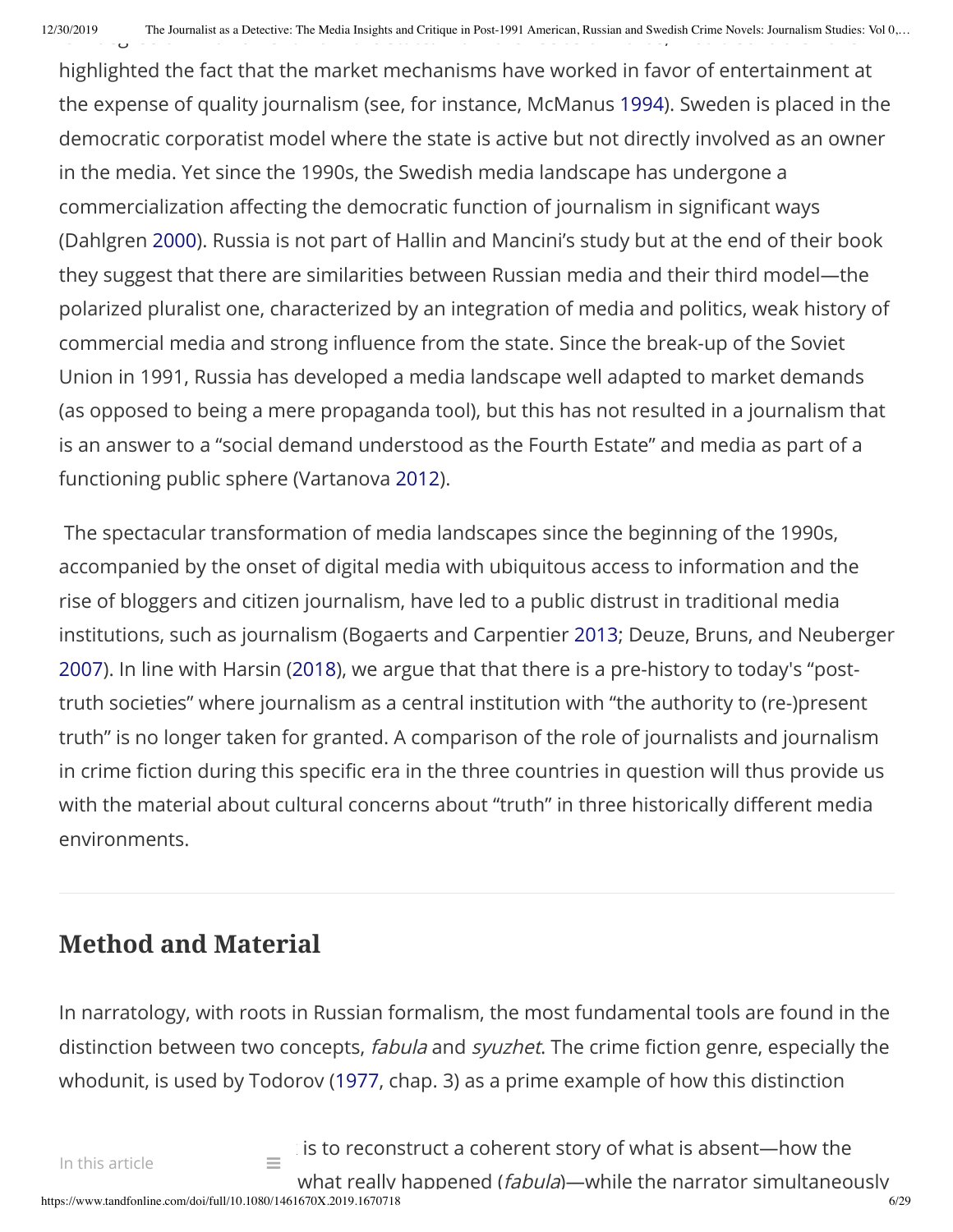describes the present story, i.e., the story of the detective's investigation (syuzhet). In this article the aim is to understand the obstacles for journalists in reconstructing the *fabula* (story) in the examined crime novels, with departures into the descriptions of journalists and media environments and the different syuzhets (plots) they are part of. The relation between fabula and syuzhet is also dependent on the genre. In this article, we take departure from an overriding crime fiction genre with its specific rules of narrative structure, and do not pay attention to the different sub-genres of crime fiction.

We have chosen crime fiction where a journalist is the protagonist, by three of the most acclaimed and well-read authors from each country. The authors included are: from Sweden —Stieg Larsson/David Lagercrantz (both writing about the same character—the journalist Mikael Blomkvist), Liza Marklund and Mari Jungstedt; from Russia—Andrei Konstantinov, Tat'iana Ustinova and Tat'iana Stepanova (whose heroine differs from the rest of the protagonists by being an in-house crime reporter working for the police); and from the US— Edna Buchanan, Chelsea Cain and R. G. Belsky. $^3$  All authors have a background as journalists in different media which, we assume, reinforces the reader's expectations about the realistic dimension when it comes to the portrayal of journalism and media.

We have chosen two books by the same author (or, in one case, the same character—the journalist Blomkvist) and, wherever possible, tried to cover the beginning/middle and the end of the era after 1991. The American novels cover the entire era, the Swedish are from 1999 until present, and the Russian novels are from 1996 to 2003 only. We could not find any significative Swedish novels from the beginning of the 1990s with journalists as protagonists (although journalists still figure as important characters in the novels by, for instance, Jan Guillou) and we have not been able to find any recent Russian crime fiction with journalists as detectives (possible reasons for this will be discussed in the conclusion). The novels also represent the most common crime fiction sub-genres—the hardboiled school, the cluepuzzle/whodunit story, the police procedural and the thriller (Bergman and Kärrholm 2011; Cawelti 1976). The idea behind the selected crime fiction is to get as rich and varied material as possible and thereby identify a wider range of more general trends concerning the attitudes towards journalists and journalism as reflected in the respective national crime fictions, both jointly and separately.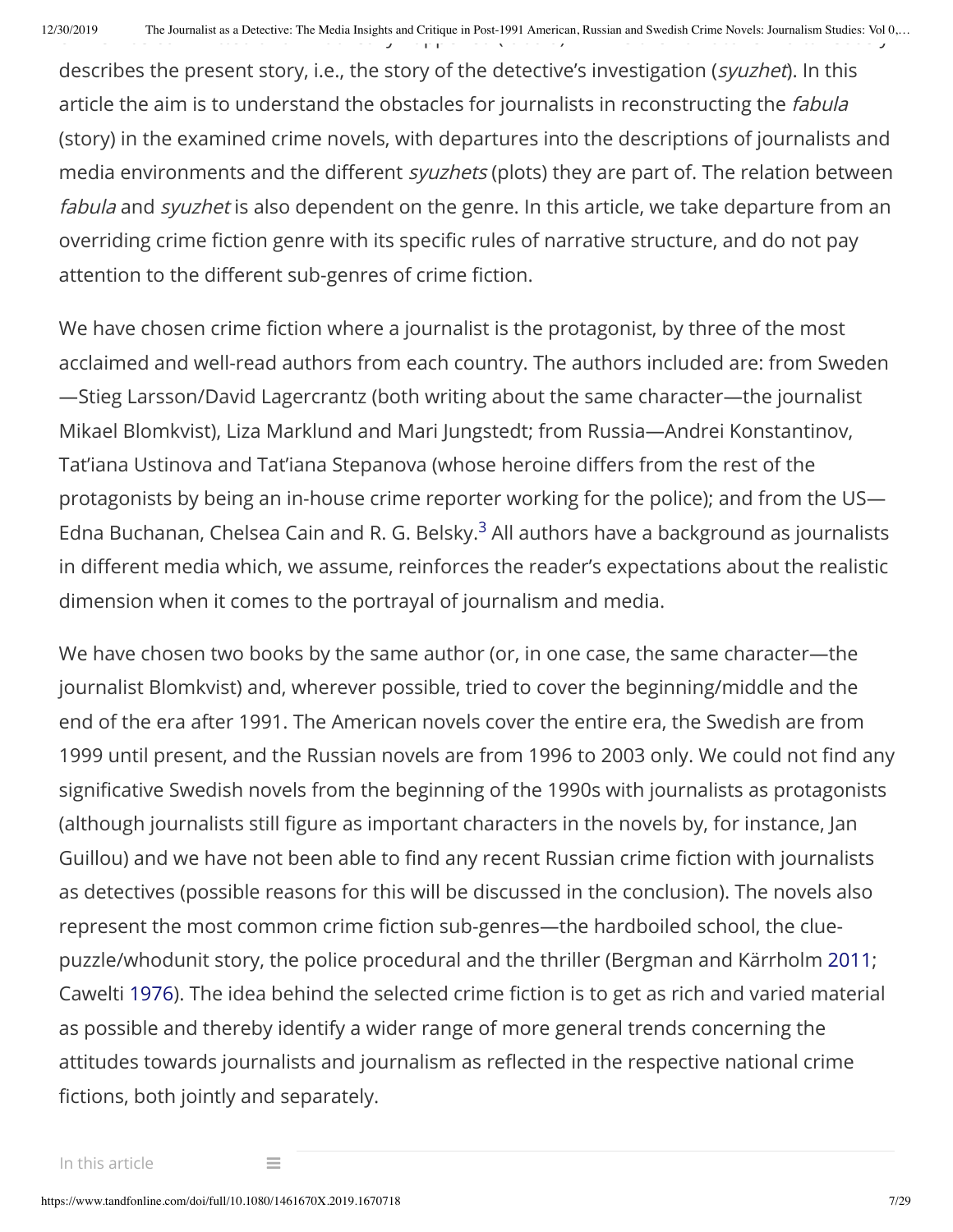# **Analysis**

The following analytical part is structured around the protagonists' challenges to finding the truth in the novels. One fairly common theme turned out to be news-making as a maledominated activity; another, how journalism has become an arena for publicity; and a third pattern was about questioning the form of news. The last part of the analysis reflects upon variations among the included countries.

### **News-making, Gender and Personal Involvement**

The newsroom is often central to forming the readers' understanding of the protagonist and his/her journalistic identity. It is often described as a way of demystifying the profession and introducing the reader to different hierarchies among the media workers. A reoccurring theme is a sharp competition between the protagonists and other journalists and they are seldom helped by the newsroom environment. Sometimes the protagonists in the novels even decide to disobey, or simply stay out of reach of, their editor. The reader learns that this is always the right decision, and the journalists are in the end never punished by their editors for disobedience and staying incommunicado.

The ideal type of journalist is out in the field and has street smartness. This ideal gets a significative description in Cain's *Heartsick* (2007), in which the young female protagonist's older male journalist mentor is presented in the following way: "He was balding and fat and thought little of journalism degrees, much less M.F.A.'s. He was old school. He was belligerent. He was condescending. He was probably an alcoholic. But he was smart and Susan liked him" (37). He is also the one that confirms the protagonist's disappointment over the newsroom which she thought would be a vibrant and chaotic place: "It's like working in a fucking office" (*Heartsick*, 38). It used to be something else. The opposite to this ideal is the high school graduate who spends all days in the office.

The newsroom is also characterized as a highly male-dominated space. Women who succeed in this environment are described as adopting a male approach—like for instance the annoying editor in Buchanan's Contents under Pressure (1992) who has reached her position by being "one of the boys" (64)—or use their attractive looks like the young hot shot

https://www.tandfonline.com/doi/full/10.1080/1461670X.2019.1670718 8/29  $\equiv$  'nnedy Connection (2014, 38): "Some female reporters play down lity because they want to be taken seriously. Not Carrie Bratten. It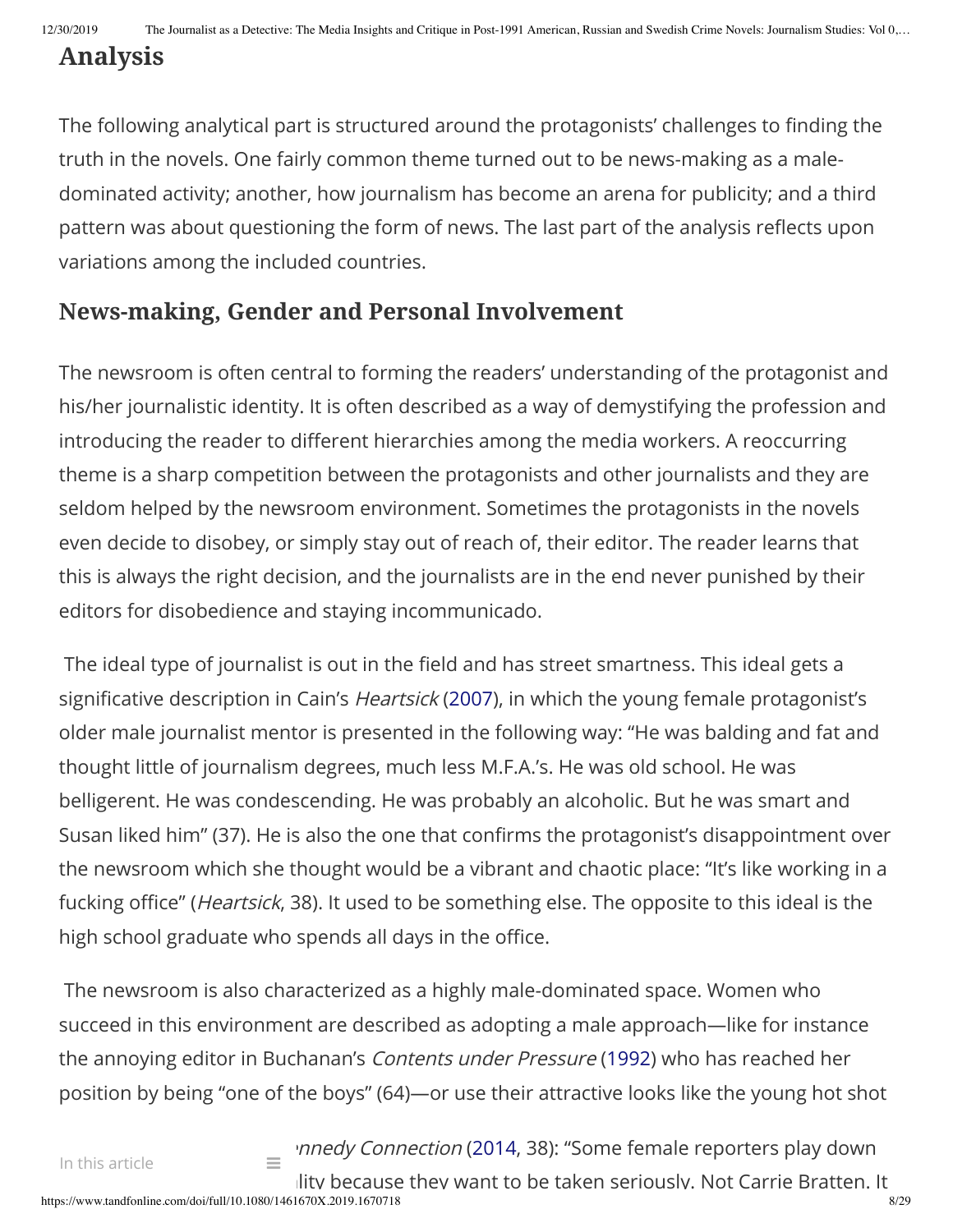$12/30/2019$  The Journalist as a Detective: The Media Insights and Critique in Post-1991 American, Russian and Swedish Crime Novels: Journalism Studies: Vol 0,...

was pretty clear she would do anything for a story."

The gender dimension is also one significant aspect in relation to fieldwork about crime. In Stepanova's V moei ruke gibel'/Death in My Hand, Captain Ekaterina (Katya) Petrovskaya-a former police investigator and currently a press officer at the Moscow Region branch of the Russian Ministry of Internal Affairs—uses her feminine charms every so often to help her get the information she needs for her articles. The chief of the murder investigation unit Nikita Kolosov likes her and is prepared to divulge to her more than to others in a similar line of business (Stepanova's later novel from the same series, Vse ottenki chernogo/All the Shades of Black, even states that he disliked in the extreme sharing confidential information with women). Kolosov also regularly needs Petrovskaya's analytical and intuitive advice for solving crimes. However, Petrovskaya's femininity also distances her from the everyday brutality of police routine, as the novels about her contain regular digressions on food recipes, weight watching, fashionable clothes, makeup and superstition (in an attempt to solve a crime, Petrovskaya once resorts to fortune telling). Besides, even though she sometimes finds herself in the thick of it (attacked by crime suspects, for instance), she cannot imagine herself running around with a gun like a superwoman of sorts. War and hunting are for men only, she believes.

When it comes to crime reporting, several novels emphasize a prejudice among journalists that this area is too rough and tough for a woman. The journalist is often a regular at a crime scene and sometimes even becomes a target for a criminal (this is what happens to Andrei Obnorsky, the former military interpreter and current investigative reporter for a St Petersburg youth daily, in Andrei Konstantinov's (1996b) novel Zhurnalist-2/Journalist-2). One of the heroines in Ustinova's Boginia praim-taima/The Prime-Time Goddess even gives up on reporting from the world's hot spots after her rescue from captivity in Afghanistan. It's not for women, the reader surmises. However, there are several journalistic heroines that challenge the stereotypical assumption of (crime) journalism as a male occupation—for instance, Marklund's heroine Bengtzon,

In Marklund's novels, the gender dimension is also used in making a distinction between the elite-oriented media and what is usually known as more popular news media. Bengtzon

 $\epsilon$  r and the two novels we have read are full of justifications of and

https://www.tandfonline.com/doi/full/10.1080/1461670X.2019.1670718 9/29 nmon prejudice that this kind of journalism is all about gossips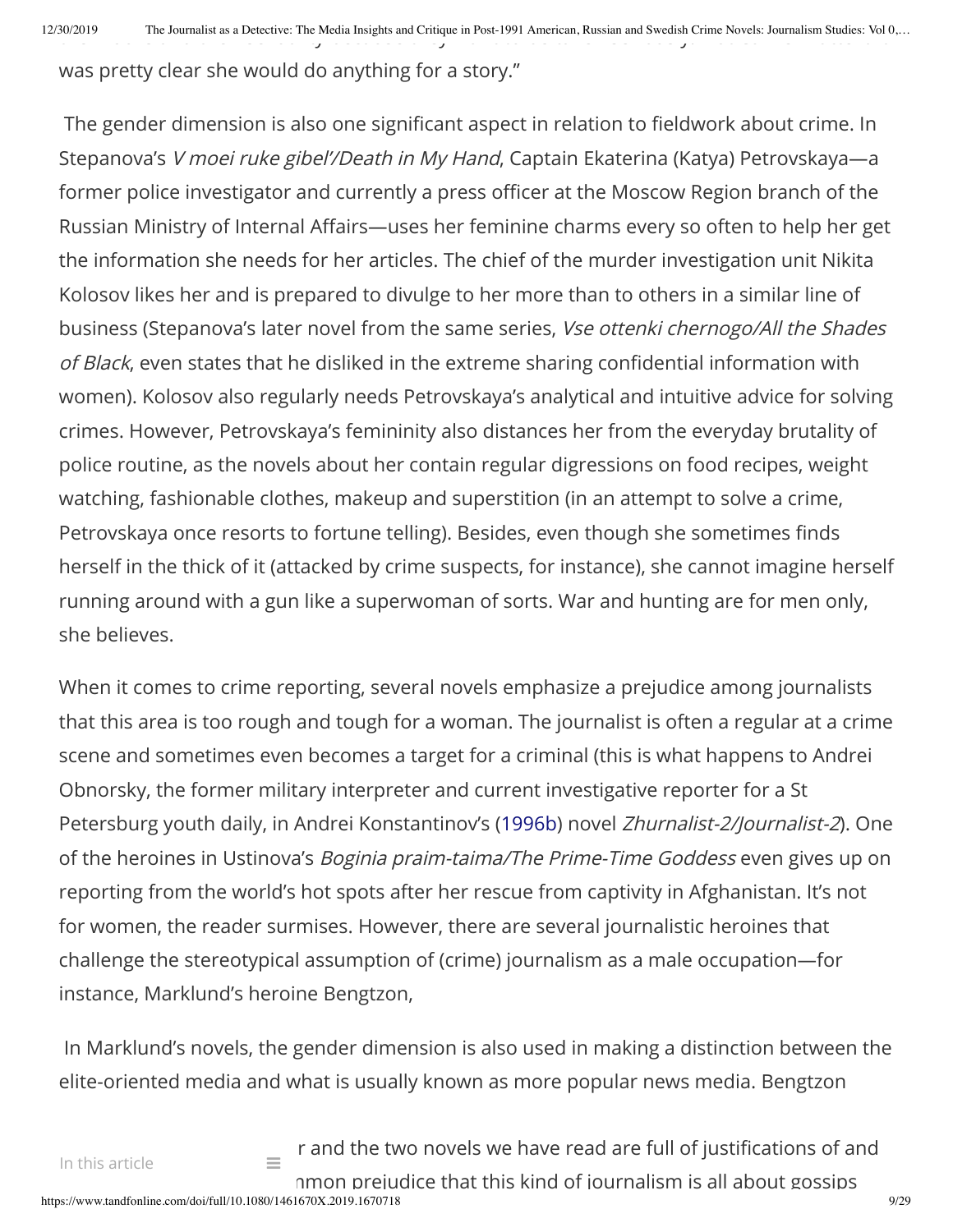and scandals. Critique is directed towards the elite media as too anxious about being morally and politically correct. One morning paper (probably Dagens Nyheter, a Swedish version of The New York Times) is constantly referred to as the "Fine Morning Paper". This kind of journalism is only interested in politics and public matters and excludes private feelings and human interest, such as crime stories. For Bengtzon, this also has a gender bias, since the elite media are understood as male and important (hard news), while the evening press as female and therefore secondary (soft news) (Sprängaren/The Bomber, 103).

The emphasis found in the novels about telling stories from the angle of the individual, like victims, relatives and criminals, makes the protagonists reflect about, and constantly work with, questions such as integrity and exploitation. The crime reporters in the novels often meet with prejudices about their occupation when they are out in the field, e.g., when the heroine in Heartsick is putting the words in the mouth of a psychiatrist who is conversing with the detective hero in the novel: "Because reporters are vultures who will print anything without a passing thought to its relevance, significance, or veracity?" (145). The psychiatrist confirms that this is what he thinks about journalism. In Ustinova's Bol'shaia igra/The Big Game, journalism is even likened to prostitution. Bringing up this kind of criticism, often told by someone outside journalism in the plot, becomes a way of dealing with and problematizing a form of critique that is too generalized. All the novels deal with problems around reporting, but they also show ways of handling difficult questions in the tradition of investigative journalism and human interest. In the end, even if fictional journalists often fail to publish the truth about the crime story they are investigating, they still tend to strengthen their integrity as journalists.

Integrity—and, by extension, investigative journalism and human interest—are also related to being accurate with facts and the question of the journalist's involvement with sources. Belsky's Yesterday's News is explicitly about at what costs the protagonist Carlson can bargain with the truth, because of her personal involvement, without losing her integrity. The protagonist in Contents under Pressure is criticized by other journalists for working too close with the police and thereby losing her journalistic autonomy. As the story develops, the protagonist falls in love with one of her sources at the police department and this dilemma becomes a central part of the novel. In Ustinova's Bol'shaia igra, the newspaper journalist

 $\equiv$  over heels in love with the corporate lawyer Egor Shubin, whom zzler (fortunately for the couple it later transpires that Lidiia's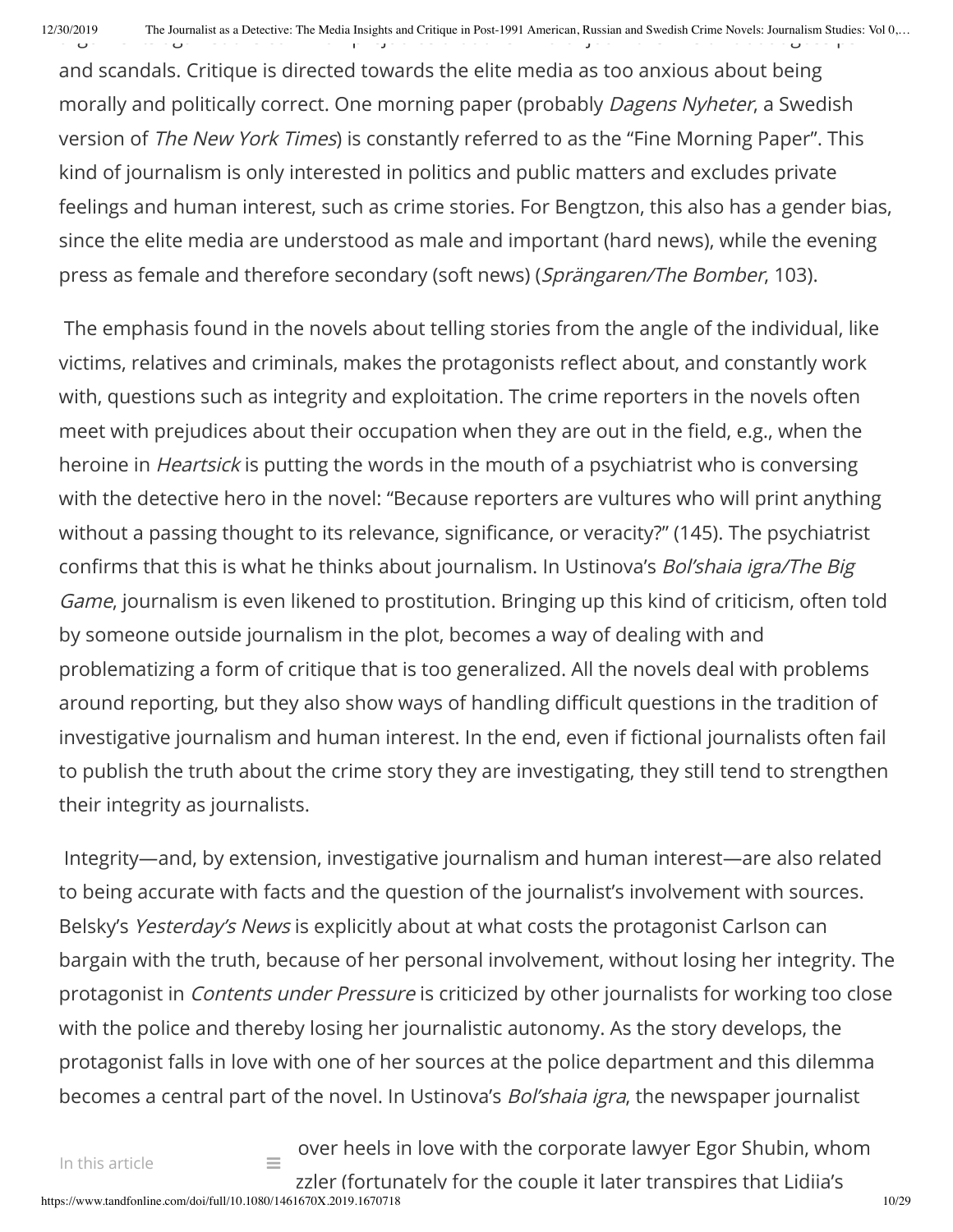sources were flawed and Shubin is innocent). This motif is elaborated further in Stepanova's novels about Captain Petrovskaya, who believes that she can successfully distance herself from a personal involvement in the events, when crime suspects are her acquaintances and fancy her and the attraction is partly mutual. She can even inform the authorities about her friends' suspicious activities if the suspicion is strong enough.

If the journalist becomes too personally involved in the story, the risk is that he/she then loses the critical judgment and ends up reporting something that is not supported by the facts. In two cases the protagonists, interestingly enough men, have been sloppy with checking facts—Blomkvist in Män som hatar kvinnor/The Girl with the Dragon Tattoo, and Malloy in The Kennedy Connection. In both cases they are severely punished—Blomkvist goes to jail and Malloy loses his status and becomes a pariah—but they both accept their punishment as fair and the novels describe their struggle to back up their original stories. Both succeed in the end.

In sum, the investigative journalism our protagonists practice highlights dilemmas such as how feelings and emotions affect journalists. Such dilemmas are often framed in gendered ways.

### **Journalism as an Arena for Publicity**

In traditional crime fiction, information is revealed to the reader (and protagonist) in order to reflect upon different solutions to the crime. A chief motif in the crime fiction we have read is understanding journalism and media as a central arena in society. In that sense, revealing information is to a high degree about publicity. The journalist heroine in Stepanova's novels is even hired by the police to promote a positive image of their work and get the media interested in her stories.

One reoccurring activity the readers get insights about is the press conference—a concretization of the media arena. Press-conferences are sometimes described as an opportunity to control information on the part of the police (cf. e.g., Zhurnalist-2) and occasions when the media arena can be used to make the villain move in a certain direction. On the other hand, they are also described as something that the police have to do, being

 $\equiv$  police work and just something to get over with. The It's Den du inte ser/Unseen formulates it like this when he speaks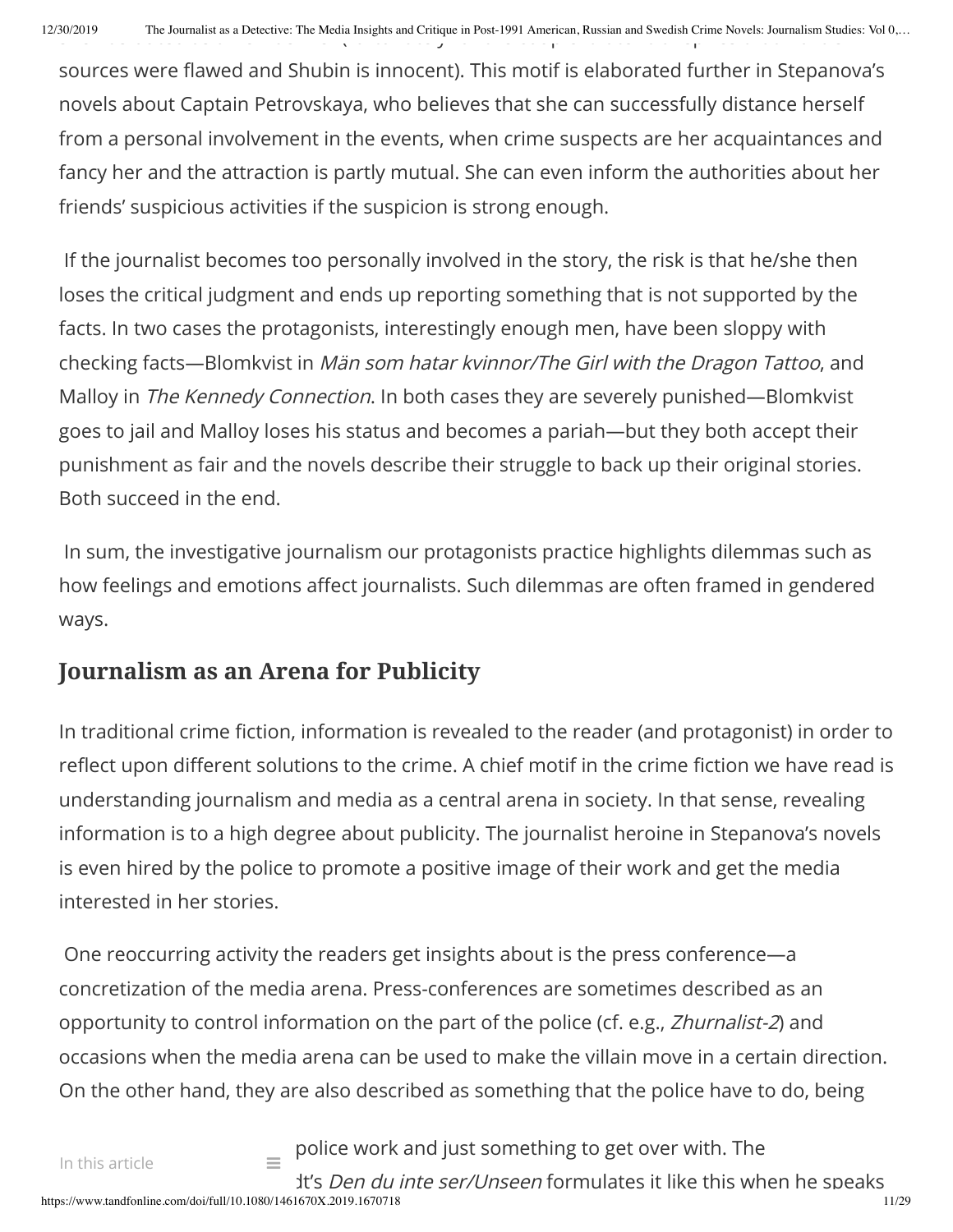12/30/2019 The Journalist as a Detective: The Media Insights and Critique in Post-1991 American, Russian and Swedish Crime Novels: Journalism Studies: Vol 0,...

to his police colleagues: "We are working with a murder and unfortunately, at the same time, we have to handle the press … You will almost certainly receive phone calls from journalists that will try to get information … keep the journalists at a distance" (45–46).

From the journalists' point of view, press conferences are understood as a kind of pseudoevent with precisely the function of keeping them at a distance. This is articulated in a condensed way by the journalist Susan Ward in Cain's Heartsick: "They < the police briefings > were articial and on-message and almost never revealed anything that was true in the way that made for good writing. The information relayed was accurate, yes. But never true" (44). She also describes press conferences more or less as PR-stunts, used for different kinds of campaigning. For the news media, these occasions seem to be almost of no value at all, except for getting sound bites and confirming rumors. To get real information, the journalist needs a good source at the police department outside the press office. One telling example is Jungstedt's Det andra ansiktet/The Other Face (2016), in which the journalist protagonist and his photographer are trying to talk to their police sources but end up with a press officer: "They had to settle with the bland press spokesman Lars Norrby, and as usual he didn't say anything of value" (116–117).

Absolutely central to almost all the novels is building a trust between individual journalists and people at the police departments. From the journalist's side, we learn that this is necessary for writing a story that can reveal the truth. For the police, having a journalist you can trust on your side is a way of finding help in solving the crime. There are many examples of the importance of maintaining a good relation by, for instance, not publishing sensitive information. A contrasting example is found in *Zhurnalist-2*, in which the protagonist comes into possession of an important piece of information, which may or may not be true but has a sizeable potential resonance: Rembrandt's *Danae* hanging at the Hermitage Museum is allegedly not the original but a copy, surreptitiously switched with the original in the process of restoration, after a vandal's attack on the painting in 1985. The protagonist feels that he cannot divulge this information to either the police or fellow journalists because they cannot be trusted. This then become a hindrance for confirming the story and, ultimately, for making it public.

https://www.tandfonline.com/doi/full/10.1080/1461670X.2019.1670718 12/29  $\equiv$  scribed as complex in relation to crime solving. One aspect is that t they are doing a great job, and there are also examples of how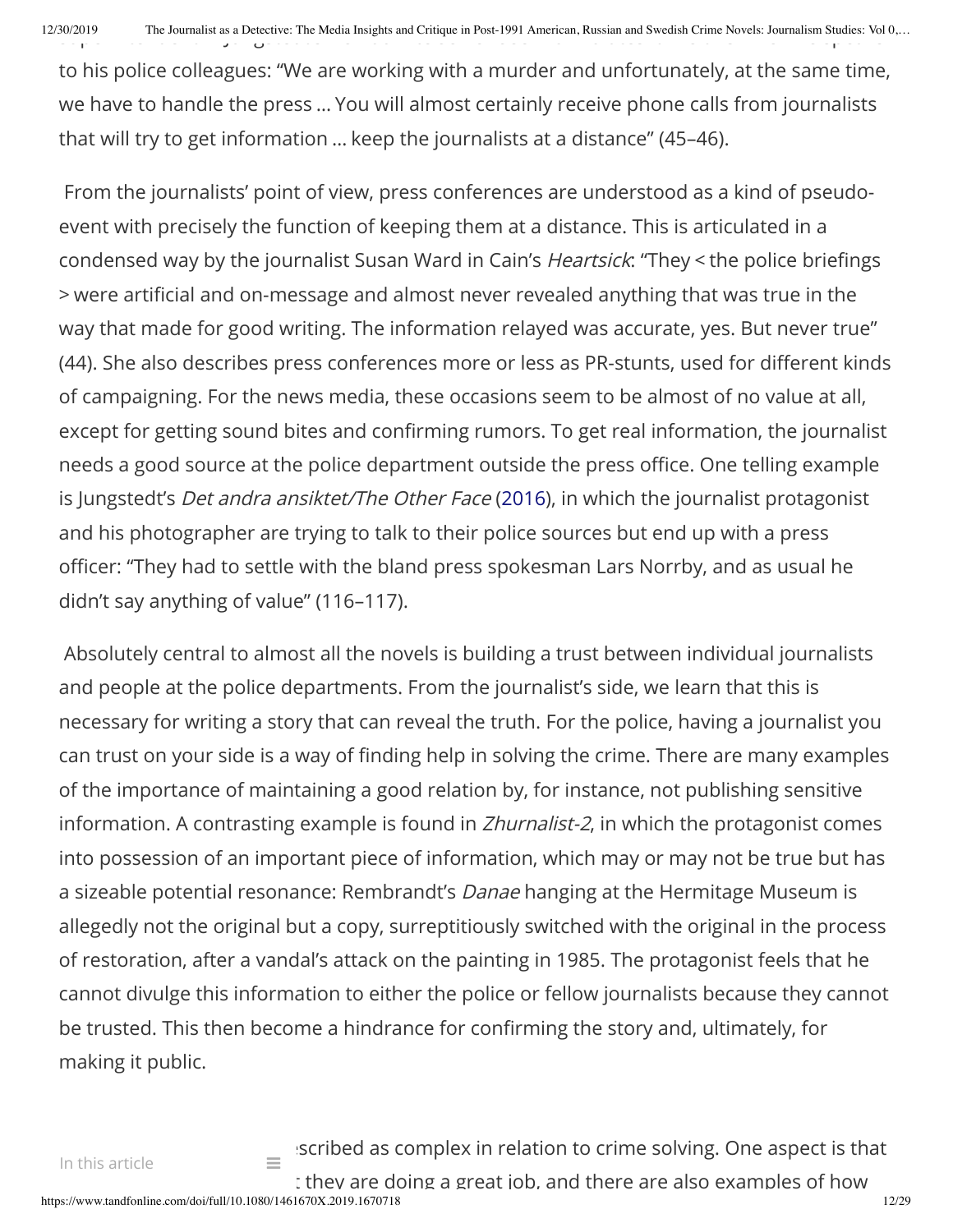people in power want to use publicity opportunities to promote themselves and their own interests. When, for instance, the Swedish island of Gotland is haunted by a serial killer in the summer time (*Den du inte ser*), the governor puts significant pressure on the police to solve the crime as quickly as possible. The reason for this is that the island is a popular summer destination and bad publicity can ruin its attraction among tourists.

Another aspect is that publicity can be used to make the villain act in a certain way and urge witnesses to step forward. There are also many examples of how the villains/killers desperately seek publicity. This is a central theme in, for instance, Sprängaren, and is also articulated by the police protagonist when he speaks to the journalist Ward in *Heartsick*: "It's a funny tic about serial killers. They generally enjoy the attention of your profession" (56). There are even examples of how victims' relatives turn to journalism to get publicity around their cases when the police have lost interest.

However, media as an arena for publicity is too fragile for journalism to gain trust in society. As we have seen, news media can easily be used by other actors and interests. Ultimately, the journalist can end up being just a tool. This is a central motif in *Heartsick*, in which the young female journalist Ward is used by both the police (to catch the killer) and the serial killer (to control the police). In this novel, the feeling of being fooled is dealt with by the journalist heroine through focusing on another story she had forsaken during the chase of a serial killer. This story involves a young girl, Molly Palmer, who has been abused by a man of power: "The worst of it was that the Molly Palmer story actually mattered. It wasn't exploitation. It wasn't advertising. It wasn't another disposable feature. It could make a difference" (214). The Molly Palmer story thus becomes the real journalistic effort in relation to publicity—to find the truth and reveal injustices. Even the police in-house journalist in Vse ottenki chernogo has this feeling that journalists should not be doing someone else's job. Petrovskaya notices that her attempts to assist the police in solving crimes interfere with her journalistic skills: instead of trying to explain the reasons for an event, a good reporter should be looking for facts linked to the event, she believes.

A further aspect that can be learnt from reading crime fiction is that media has its limits as an arena for publicity and discussions. Publicity is followed by responsibility and the reader

 $\equiv$  d reflections around situations when the predicted consequences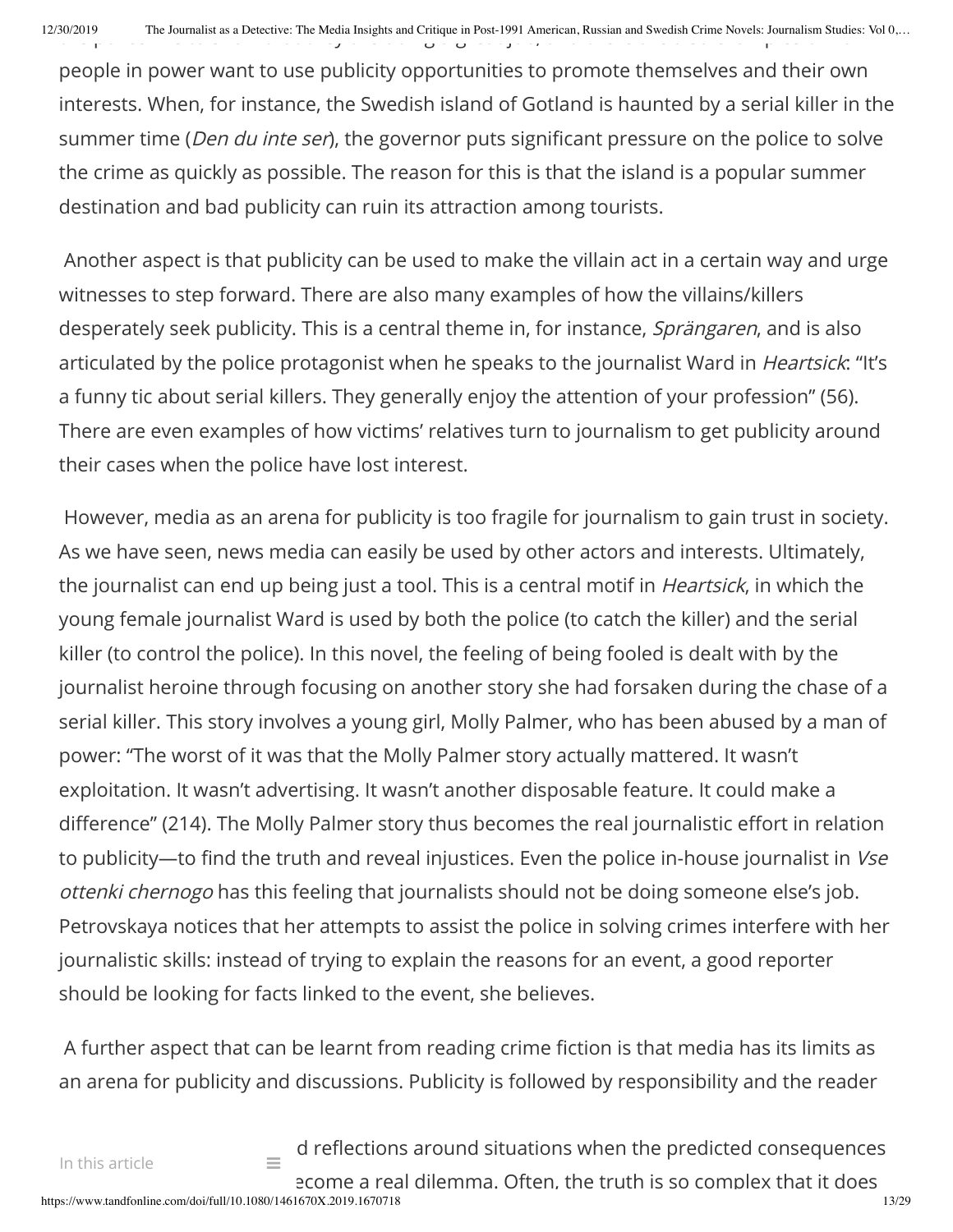not fit the journalistic formula, or the expectations society has about journalism. However, when a decision is made not to publish something, the villain in the story has already been punished (usually he or she dies). This is the case in Contents under Pressure, when the villain of the story, a high-ranking policeman who aims to become the chief of the Miami police department, dies in race riots created by the publicity around police brutality. The villain is dead, and the journalist protagonist, therefore, comes to the following conclusion: "My story < i.e., revealing the truth about the villain's identity > would bring no one to justice and would only further polarize a divided community" (251).

This is a recurrent pattern for several novels: the villain dies—and a decision is made not to publish the revelations about him/her out of respect for the villain's relatives or because justice has already been served. There are ongoing discussions in the newsroom whether to publish the story or not. This is touched upon in most novels. In some, like Belsky's books (The Kennedy Connection and Yesterday's News), it is also the main theme. Interestingly (from the media education perspective), we do not find final solutions to this problem in the novels. Instead, we are encouraged to reflect upon this issue with the help of the ongoing discussions in the newsrooms and the individual ethical torments among the journalists.

### **The Form of News**

Crime fiction is about solving a crime and the core of the genre, before coming to a conclusion, strives to build a complex narrative, full of surprises. In that way, the genre supports investigative journalism and the novels are replete with lessons about different journalistic shortcomings and obstacles when it comes to this form of reporting. In a passage from Järnblod/The Final Words, the heroine reflects about her news editor's idea about tomorrow's paper: "the future as it should be, with headlines and often pictures and captions, as a reporter you just had to write about reality in a way that matched the utopia of tomorrow" (15). What the heroine thinks is lost in this orientation towards the future is time for reflection and discussions about how to improve the journalistic quality. And moreover, such a conformist journalism is not well-prepared for helping with crime solution.

In a similar way, the female protagonist in Yesterday's News reflects upon the orientation towards the future that makes journalism unable to bring attention to what the stories really

 $\equiv$  rn to every story. Most of the time we never see this pattern  $\mathbf s$  for a day or two. It goes on the air or in the newspaper and then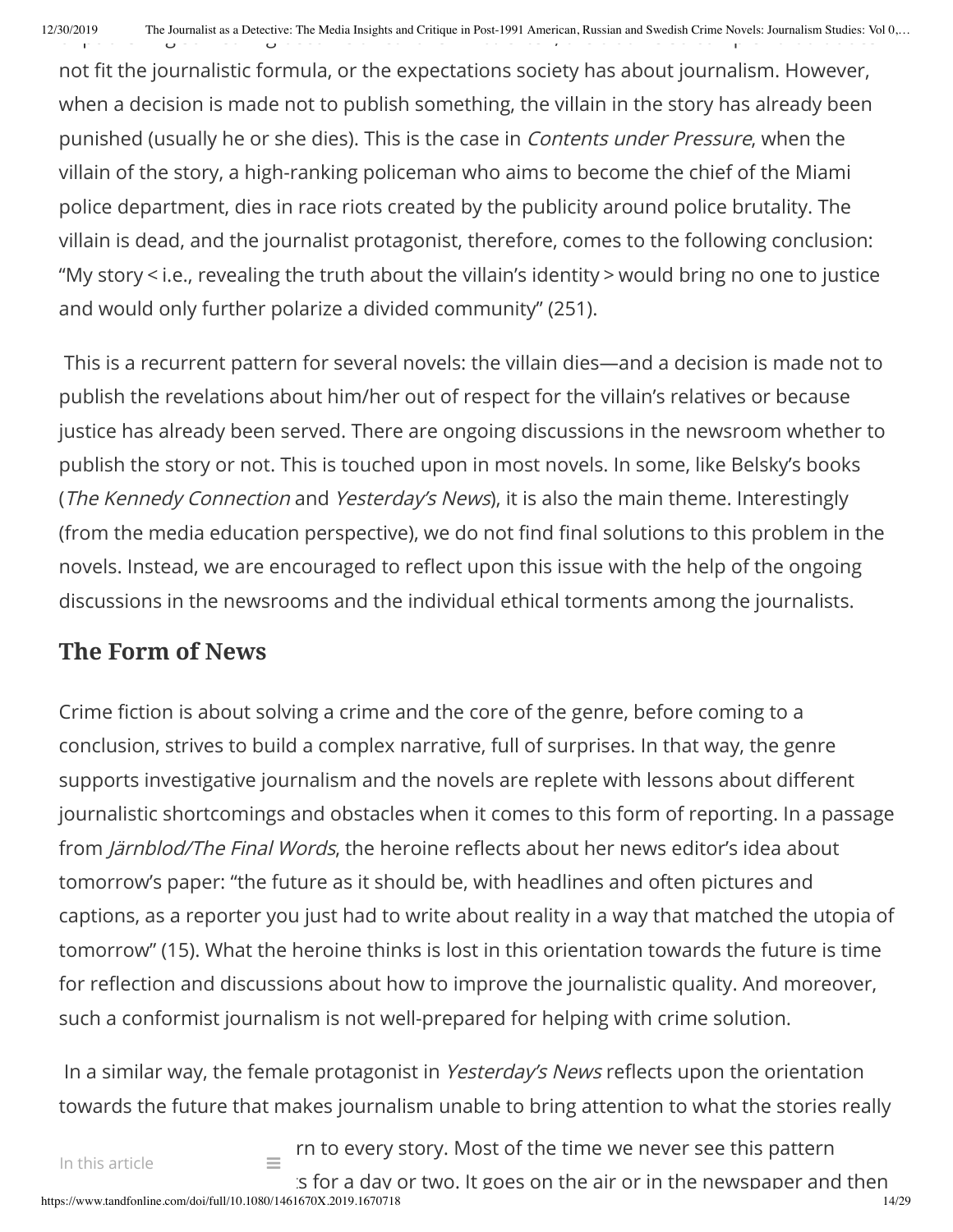we move on to the next story. Nothing is so easily discarded as yesterday's news, and all of us in the business have a very short attention span" (239). The stories that the journalists work on in the novels often go far back in time, and thereby clash with the reality of news journalism as a commercial business. Scarce resources and the need to meet deadlines, for example, ultimately destroy the work of Obnorsky's agency for investigative reporting (Zhurnalist-2), founded by him together with four other colleagues at his newspaper: the agency does not last longer than several months, because the investigation cannot always be completed by an agreed date.

Another problematic aspect is that journalists have to adjust their reporting to established news narratives. In *Contents under Pressure* the heroine is finding herself trapped in a pattern of racial conflicts between the blacks and the whites. On the one side, she was accused of conducting a crusade against what was understood as white racist policemen. On the other, she was accused by the black community of using racial stereotypes in her reporting. And in the end, this overexcited atmosphere makes her, and the newspaper, take the decision not to publish the truth about the main villain in the story. This can also be related to critique about media campaigns, when all journalists run in the same direction without time for reflection (Blomkvist in Larsson's novel is himself exposed for this).

The journalists in the crime novels are all working to get through the most obvious interpretations of different events, to find the truth and reveal the story's hidden pattern. In reaching all that, some protagonists are also more pronounced in their media critique than others. For instance, Larsson's Blomkvist has written a whole book filled with examples of economic journalism's shortcomings. According to him, economic reporting is a prime example of uncritical, cowardly and conformist journalism. Economic journalism is not able to discern "the pattern of the story" and thereby cannot make any real difference. Another example of explicitly formulated media critique is Marklund's books about the journalist Bengtzon. Already in the first novel about her heroine, readers learn that the editor-in-chief of the evening paper she works for is struggling to hold on to publishing ideals at a time when economic pressures have become more important than ever before. When the heroine flips through the paper, she cynically notices that "it has become so full of advertisements that you can hardly read through it" (180).

https://www.tandfonline.com/doi/full/10.1080/1461670X.2019.1670718 15/29  $\equiv$  becomes most pronounced when it concerns TV news. In aima. TV news is explained as being under the control of Russia's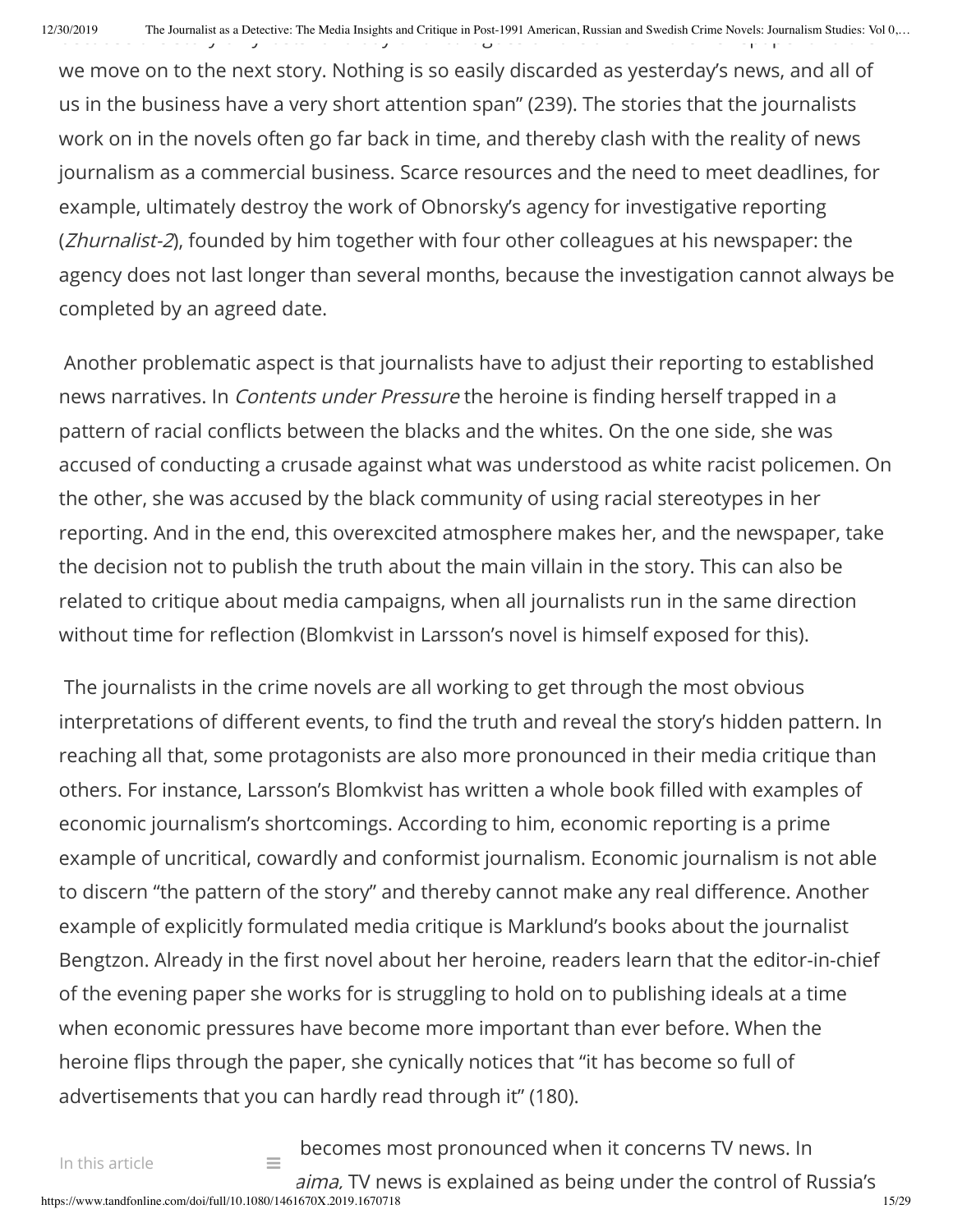political regime, working closely together with the TV bosses. The Press and Media Minister is quoted as saying: "Viewers are tired of too many depressing news items" (41). This observation engenders an orientation away from investigative, critical journalism towards infotainment. In the novel Yesterday's News, the heroine Carlson has been forced to leave the newspaper she worked for (it closed down) and now finds herself working as a news editor at a TV station. When Carlson describes two young female reporters at the news channel, it becomes clear that they have been hired because of their looks and not for their journalistic endeavors: "Janelle and Cassie looked alike, sounded alike, and even walked alike. They were virtually interchangeable in the world of TV news" (117). And when Carlson makes a comparison between reporting about the weather in newspapers and on TV, it becomes clear that shallowness permeates the whole TV news industry: "When I worked at the New York Tribune as a newspaper reporter, my editor there used to avoid doing weather stories like that. … In TV news, we had no such hesitation about telling people what they already knew" (198). From a journalistic perspective, this novel ends sadly because Carlson, prized with a Pulitzer as a writing reporter, finds that she cannot broadcast the investigative journalism she has been preoccupied with throughout the whole novel: "For a long time, I told myself I was a real journalist—a person of intelligence and principles and serious values who just happened to be working in the world of TV news. But that wasn't true anymore" (335).

Overall, it is possible to find strong support for the writing journalist and print journalism in the novels (perhaps unsurprisingly, since novels are an emblematic form of print culture). The assumed death of newspapers due to digitization is not a common theme even in the most recent novels. However, one exception is the novel *Järnblod* (2015) by Marklund, in which it becomes a central motif. The interpretation given in the novel is that the era of Gutenberg—the print word—is over (there is also an explicit reference to the Swedish media scholars Jan Ekecrantz and Tom Olsson and their idea that we have witnessed the end of the era of journalism as the Fourth Estate). There is, however, hope for the future of print news, according to Marklund's heroine, who in the end becomes the editor-in-chief at the evening paper she has been working for during the whole crime fiction series (11 books). She says that the printed newspaper can be an important complement "for longer texts, backgrounds, and reportage" (385) and that she, therefore, will invest in a weekend magazine.

 $\equiv$  **S** with National Variations

In this article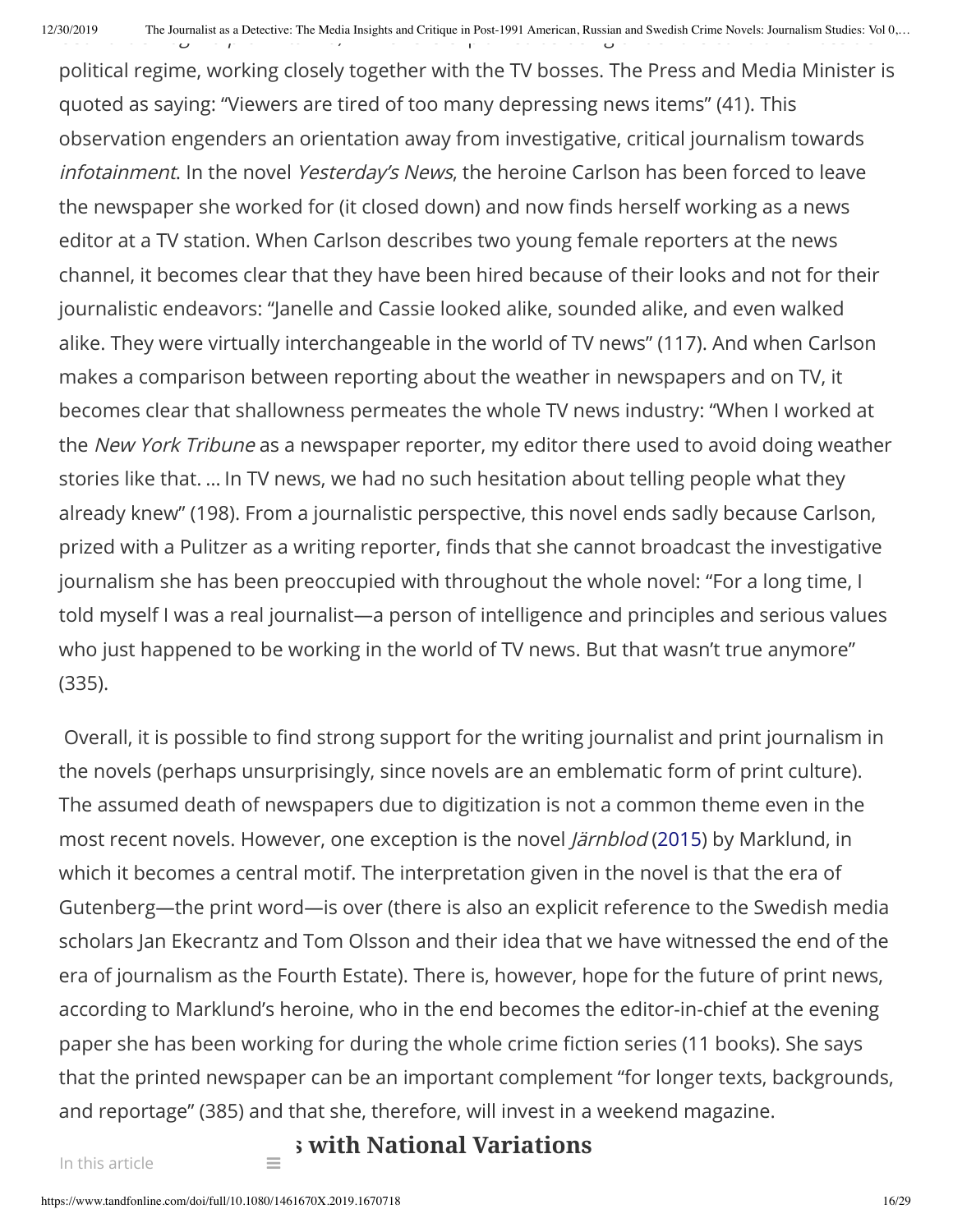Stougaard-Nielsen (2016) understands the crime fiction genre as well-adapted to a global market, while at the same time having content anchored in "local expressions, stimulating a global readership's desire for the domesticated exotic" (521–522). In our study, we have tried to examine if this statement is also valid if we look at what insights and critique about journalists and journalism the crime fiction genre contributes. In other words, do different national variations of crime fiction with journalist as a main character result in different kind of obstacles in finding the truth or is this genre permeated by common transnational understandings of challenges for journalists and journalism? As we have discussed above, there are certain themes that reoccur in most novels—but in this section, we would like to highlight that the emphasis is partly different depending on the country.

Gender questions in relation to news-making is one recurrent theme in the novels. The American and Swedish crime fiction tends to highlight problems with journalism as associated with masculinity and sexist and male jargon in the newsroom. The novels by the Swedish writer Marklund have the explicit goal of highlighting gender issues. In the American novels, it becomes a problem both when women journalists act like men (for instance, the protagonist's editor in Contents under Pressure), and when women journalists use their femininity in their profession (for example, the hero journalist's rival in The Kennedy Connection). In the Russian novels, however, female journalists are not condemned for playing with and using their looks and appearance to get the job done. Especially in novels written by female authors, this is often seen as natural, efficient and charming. Traditional gender issues are outlined but not really championed. What is in common, though, that readers are offered reflections around gender in relation to journalism.

Discussions about the media arena and publicity have a lot of similarities in the novels. The crime genre seems to put emphasis on how different actors and institutions try to use the arena for their purposes. In the Russian novels, publicity is also articulated as a potential danger for the individual journalist and some of them even give up reporting from unsafe places on dangerous topics. They are operating in a society with poorly functioning institutions because of corruption, incompetence and insufficient resources. In the American and Swedish novels, even if journalists often articulate some institutional lack, it is an anomaly that should be, and can be, restored. In the American and Swedish novels, there is

 $\equiv$  nomy in relation to other institutions. If the journalist is put in individual lunatic, not because of a nonfunctioning society.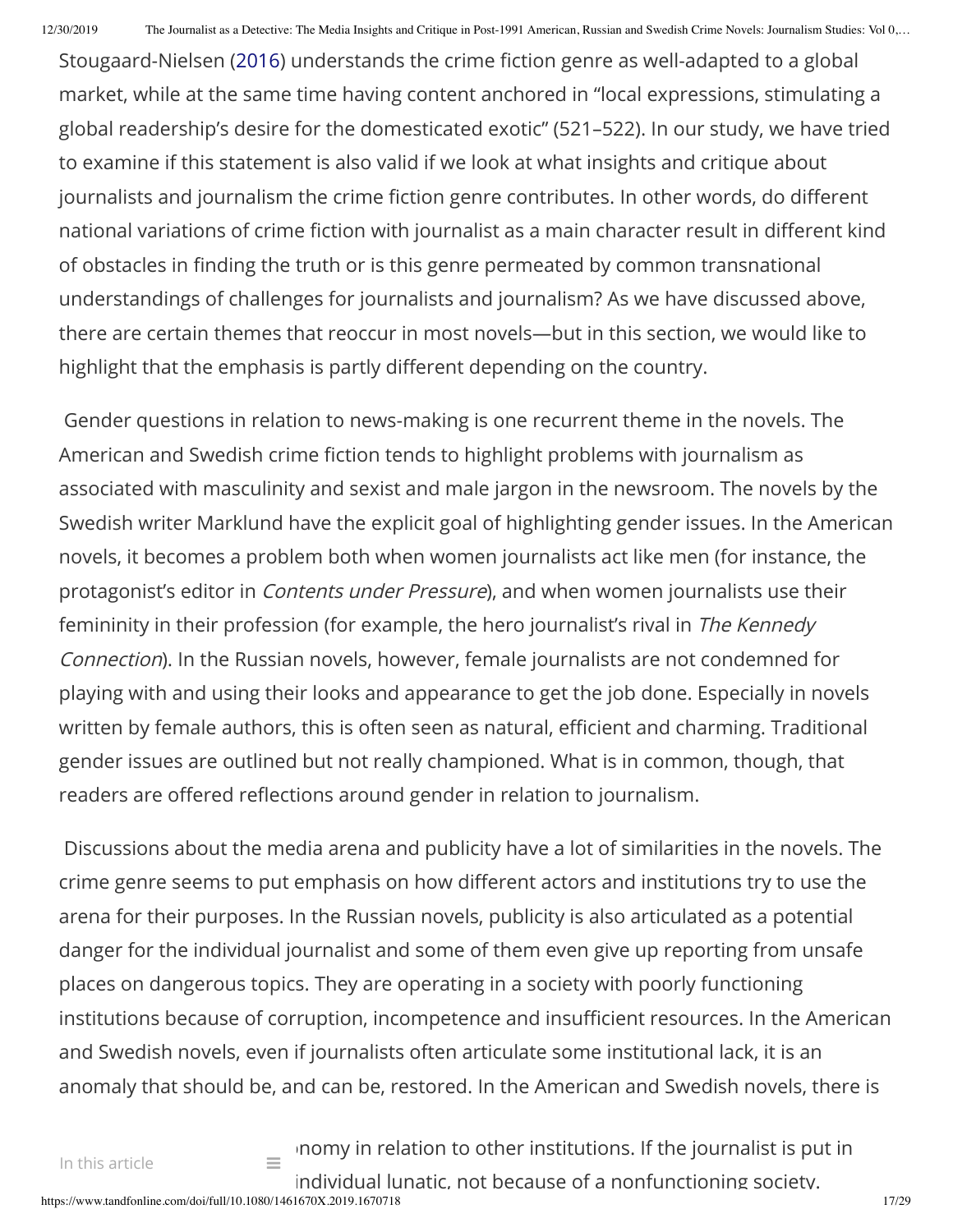However, one interesting similarity is that the traditional journalistic mantra, that truth should be published without regard to possible consequences, is challenged. The novels we have read are full of reflections around what kind of damages a publication of certain information can cause. True stories can often go unpublished as a result.

The critique directed towards the media landscape also has many similarities when comparing the novels from the three countries. The ideal reporting is found in newspapers where it is supposed to be possible to develop more nuanced, coherent and profound coverage. When the digital environment and the Internet are described (which is relatively prominent in the later novels), it is at best as a complement to print journalism (Marklund's Järnblod), or at worst, as something full of fragmented rumors and speculations (Lagercrantz's Mannen som sökte sin skugga/The Girl Who Takes an Eye for an Eye). However, as Niblock (2013) has pointed out, the collaboration between the journalist-hero Blomkvist and the hacker Salander can be understood as a new kind of journalism when professional journalism embraces citizen journalism and the opportunities that digital culture provides. In all three countries, which follows earlier studies of media in popular culture, TV news is placed lowest in the media hierarchy. In the Russian novels this happens because of its focus on infotainment and dependence on the political sphere. The line that the TV business is equivalent to infotainment is also found in the American novels. In the Swedish novels, TV news is not part of the "dumbing down" as it is often described in the American novels. The Swedish novels instead highlight TV news as part of the elite media (in the good and bad sense of the word), and for being uncritical, cowardly and politically correct.

## **Concluding Remarks**

Much in line with earlier media research about challenges for journalists, readers get to learn about journalism as a male-dominated space, journalism as part of a media arena used by other actors, and journalism as a conformist and predictable occupation attempting to keep up with a faster news environment. What the readers come across in crime fiction is

https://www.tandfonline.com/doi/full/10.1080/1461670X.2019.1670718 18/29  $s_{\text{in}}$  pics that are taught at media schools. Crime fiction, as a genre tral, could be used in formal educational contexts to stimulate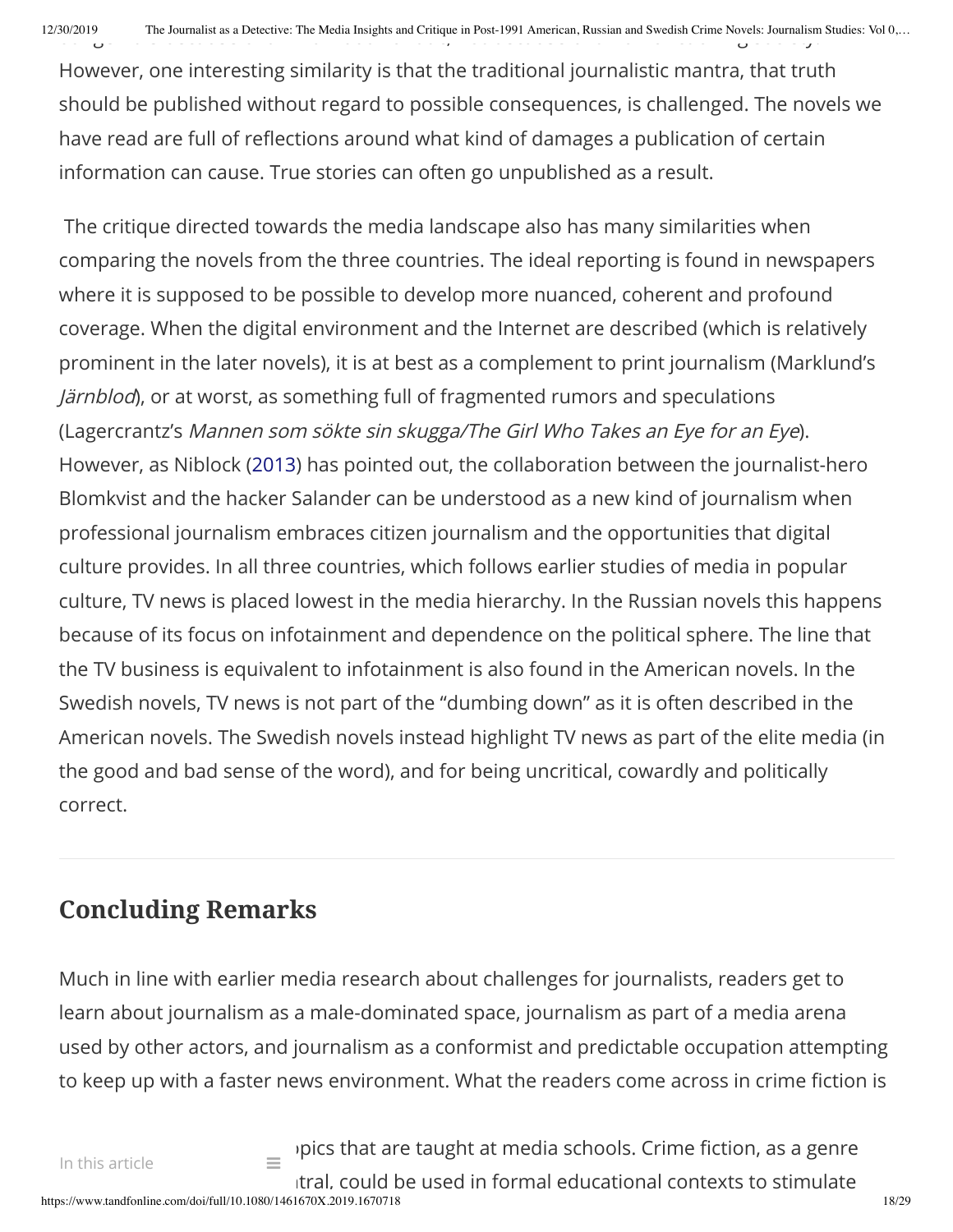discussions about journalism as a truth-telling occupation in today's post-truth societies. Yet even outside a school context these novels provide resources for stimulating the reader to reflect upon, and shape ideas and assumptions about, journalism. In this way the novels can serve the role of media education for the adults.

All the novels showcase individual journalists who are exceptional in their struggle against the shortcomings and obstacles that surround their profession (and thereby contradict the more critical portrayals of journalists found both in the analyzed novels and in earlier research). The protagonists' endeavors in finding the truth express a cultural anxiety about journalism's role in society. The ideal journalism—the journalistic doxa—in the novels is a celebration of investigative journalism and exposure of injustices at the expense of the traditional (older) role of transferring information (cf. Bolin 2014, 344). This ideal is closest to the liberal media model and even if the problem with an increasing commercialization is thematized in the novels, it is a problem that can be tackled. In the Swedish novels, there is not much support for public service media (as an expression for the democratic corporatist model), and in the Russian novels, the involvement from the state and other actors outside journalism and media becomes a dire problem. Interestingly enough, a few years after Putin had come to power, the journalist-as-detective virtually disappeared from the Russian crime fiction genre. That character does not seem to resonate any longer with the image of journalists in Russian popular culture. It may have a great deal to do with the systematic persecution of investigative journalists in Russia since the early 1990s, vividly portrayed, for example, in Helga Brekkan's 2018 documentary Sanningen på ryska/The Russian Journalist. In recent American crime fiction, we still find support for the individual journalistic hero who is struggling in a media environment which does not encourage time-consuming investigations. The most recent Swedish novels about the journalists Blomkvist and Bengtzon are, however, more hopeful about the future for journalism. Blomkvist's independent magazine Millennium provides an alternative to the shortcomings of mainstream media, and Bengtzon's becoming editor-in-chief for the evening paper Kvällspressen signals change, both in terms of gender bias and support for a slower journalism (cf. Le Masurier 2015) alongside the traditional news reporting.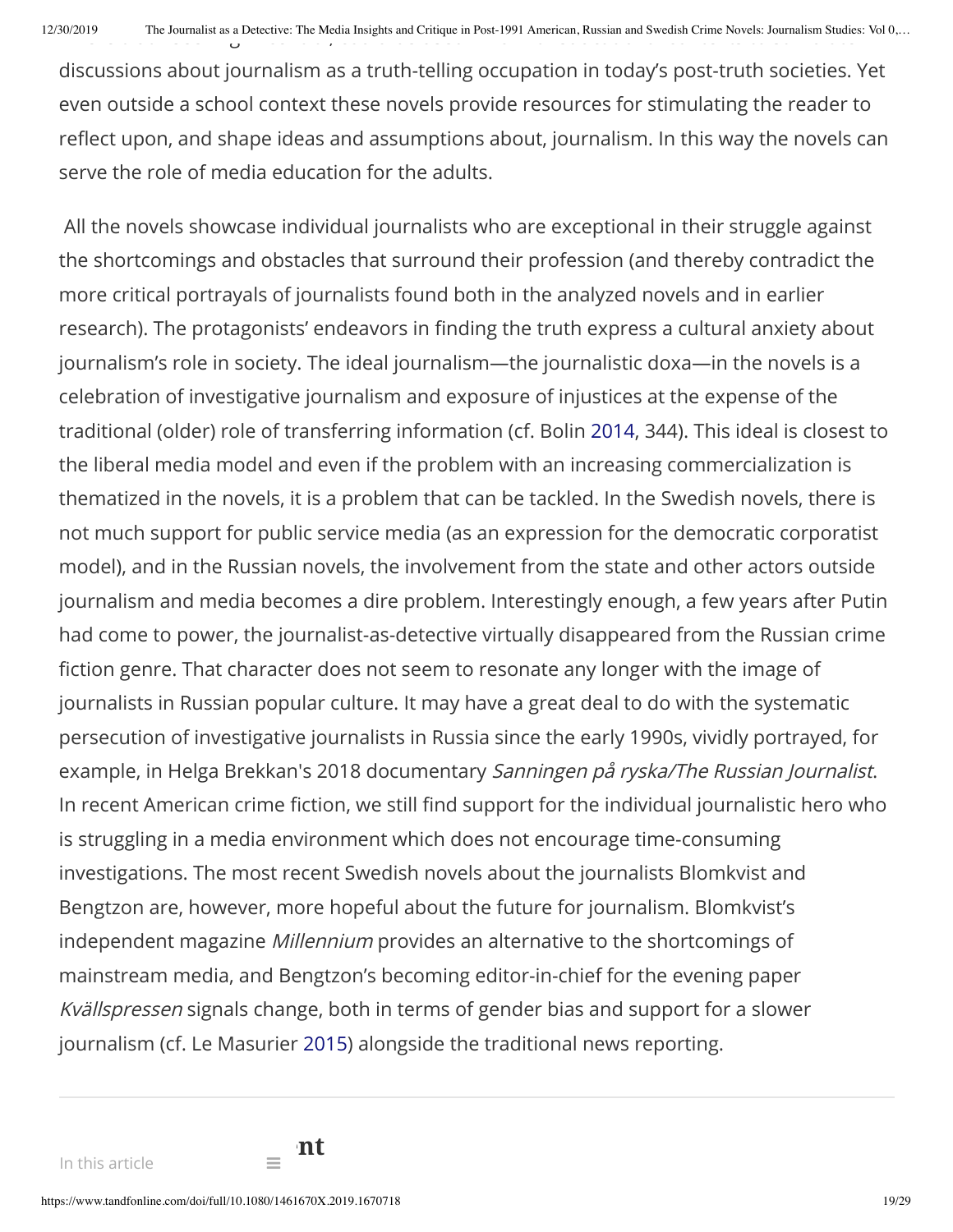No potential conflict of interest was reported by the authors.

## **Notes**

1 In the non-Anglophone world, the situation is not dissimilar. According to a 2018 Mediastandart/Zircon poll, only 37% of respondents in Russia believe most of what Russian journalists are saying, and only 17% have full trust in the Russian media (see Msindex.ru, 18-10-22 October "Fond 'Mediastandart' opublikoval").

2 Films and TV series can also be, and have been, usefully examined for the research purposes similar to ours: for example, Peacock (2014) has analyzed the representation of Sweden in crime fiction by comparing novels, films and TV series. Comparing adaptions of crime fiction in different media could be a way to further develop its potential as a resource for learning about journalism but this will not be the focus of our article.

3 See References for the list of novels under analysis. Several non-American titles have been translated into English but we have read them in their original language.

## **References**

- **1.** Agger, Gunhild. 2010. "Krimi med social samvittighed. Skandinavisk krimiktion, medialisering og kulturelt medborgerskab." In Den skandinaviske krimi: Bestseller og blockbuster, edited by Gunhild Agger and Anne Marit Waade, 19–34. Göteborg: Nordicom. [Google [Scholar\]](http://scholar.google.com/scholar_lookup?hl=en&publication_year=2010&pages=19-34&author=Gunhild.+Agger&title=Den+skandinaviske+krimi%3A+Bestseller+og+blockbuster)
- **2.** Bergman, Kerstin, and Sara Kärrholm. 2011. Kriminallitteratur. Utveckling, genrer, perspektiv. Lund: Studentlitteratur. [Google [Scholar\]](http://scholar.google.com/scholar_lookup?hl=en&publication_year=2011&author=Kerstin+Bergman&author=Sara+K%C3%A4rrholm&title=Kriminallitteratur.+Utveckling%2C+genrer%2C+perspektiv)
- **3.** Bolin, Göran. 2014. "Television Journalism, Politics and Entertainment: Power and Autonomy in the Field of Television Journalism." Television and New Media 15 (4): 336–

76414525671 [\[Crossref\],](https://www.tandfonline.com/servlet/linkout?suffix=CIT0003&dbid=16&doi=10.1080%2F1461670X.2019.1670718&key=10.1177%2F1527476414525671) [\[Web of](https://www.tandfonline.com/servlet/linkout?suffix=CIT0003&dbid=128&doi=10.1080%2F1461670X.2019.1670718&key=000333980100005) Science ®], [Google [Scholar\]](http://scholar.google.com/scholar_lookup?hl=en&publication_year=2014&pages=336-349&issue=4&author=G%C3%B6ran.+Bolin&title=Television+Journalism%2C+Politics+and+Entertainment%3A+Power+and+Autonomy+in+the+Field+of+Television+Journalism)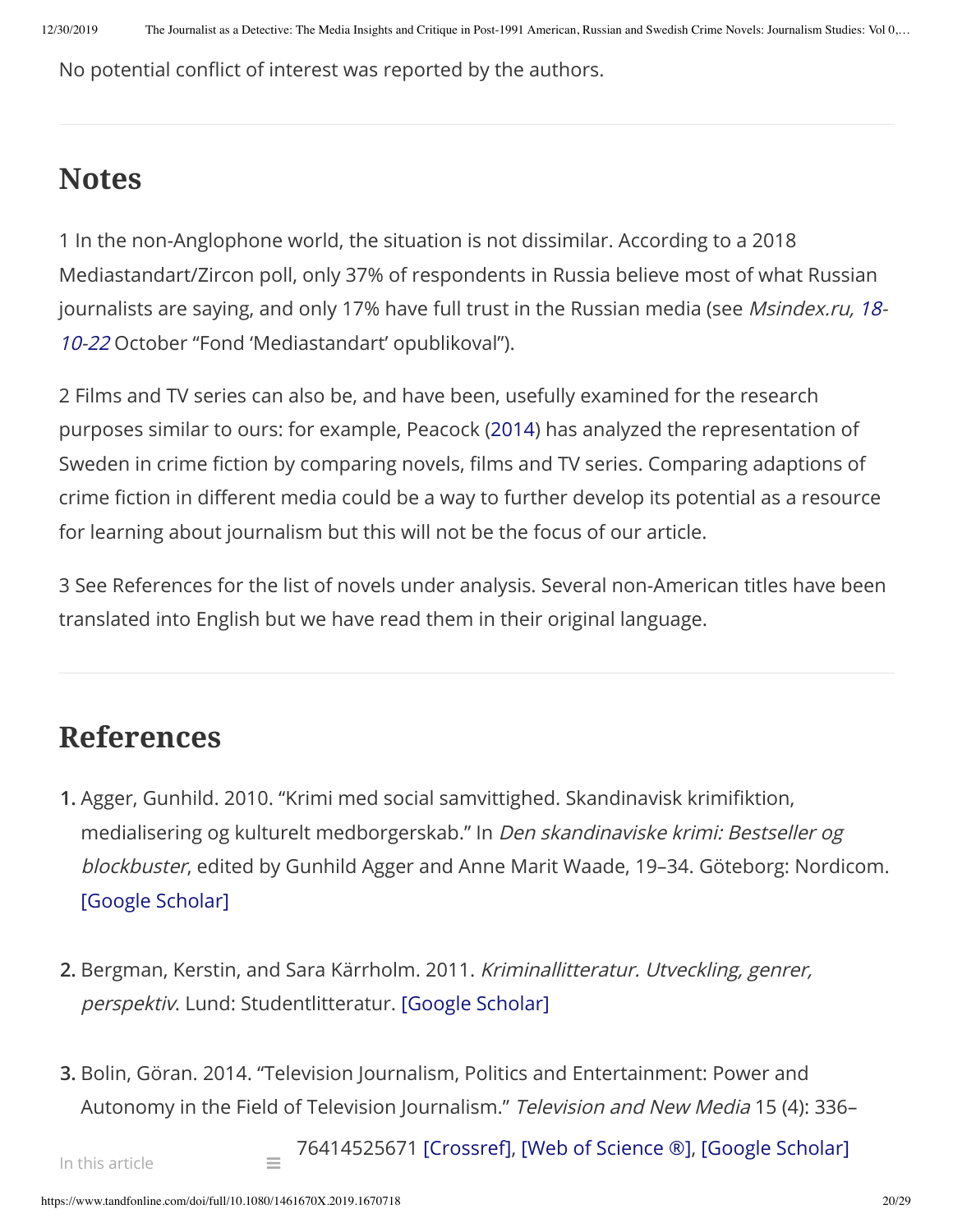- **4.** Bogaerts, Jo, and Nico Carpentier. 2013. "The Postmodern Challenge to Journalism: Strategies for Constructing a Trustworthy Identity." In Rethinking Journalism: Trust and Participation in <sup>a</sup> Transformed News Landscape, edited by Chris Peters and Marcel Broersma, 60–72. London: Routledge. [Google [Scholar\]](http://scholar.google.com/scholar_lookup?hl=en&publication_year=2013&pages=60-72&author=Jo+Bogaerts&author=Nico+Carpentier&title=Rethinking+Journalism%3A+Trust+and+Participation+in+a+Transformed+News+Landscape)
- **5.** Buckingham, David. 2003. Media Education. Literacy, Learning and Contemporary Culture. Cambridge: Polity Press. [Google [Scholar\]](http://scholar.google.com/scholar_lookup?hl=en&publication_year=2003&author=David.+Buckingham&title=Media+Education.+Literacy%2C+Learning+and+Contemporary+Culture)
- **6.** Cawelti, John G. 1976. Adventure, Mystery and Romance: Formula Stories as Art and Popular Culture. Chicago, IL: University of Chicago Press. [\[Crossref\]](https://www.tandfonline.com/servlet/linkout?suffix=CIT0006&dbid=16&doi=10.1080%2F1461670X.2019.1670718&key=10.7208%2Fchicago%2F9780226148700.001.0001), [Google [Scholar\]](http://scholar.google.com/scholar_lookup?hl=en&publication_year=1976&author=John+G.+Cawelti&title=Adventure%2C+Mystery+and+Romance%3A+Formula+Stories+as+Art+and+Popular+Culture)
- **7.** Dahlgren, Peter. 2000. "Media and Power Transitions in a Small Country: Sweden." In Dewesternizing Media Studies, edited by James Curran and Myung-Jin Park, 222-233. London: Routledge. [Google [Scholar\]](http://scholar.google.com/scholar_lookup?hl=en&publication_year=2000&pages=222-233&author=Peter.+Dahlgren&title=De-westernizing+Media+Studies)
- **8.** Dahlgren, Peter, and Colin Sparks, eds. 1992. Journalism and Popular Culture. London: Sage. [Google [Scholar\]](http://scholar.google.com/scholar_lookup?hl=en&publication_year=1992&author=Peter+Dahlgren&author=Colin+Sparks&title=Journalism+and+Popular+Culture)
- **9.** Deuze, Mark, Axel Bruns, and Christoph Neuberger. 2007. "Preparing for an Age of Participatory News." Journalism Practice 1 (3): 322–338. doi: 10.1080/17512780701504864 [Taylor [& Francis](https://www.tandfonline.com/servlet/linkout?suffix=CIT0009&dbid=20&doi=10.1080%2F1461670X.2019.1670718&key=10.1080%2F17512780701504864&tollfreelink=2_18_16985dd6933781ca5bc062a81400d939d0a5c05f16a3ac178bfdcf626ae55dbe) Online], [Google [Scholar\]](http://scholar.google.com/scholar_lookup?hl=en&publication_year=2007&pages=322-338&issue=3&author=Mark+Deuze&author=Axel+Bruns&author=Christoph+Neuberger&title=Preparing+for+an+Age+of+Participatory+News)
- **10.** Ehrlich, Matthew C. 2006. "Facts, Truth, and Bad Journalists in the Movies." Journalism 7 (4): 501–519. doi: 10.1177/1464884906068364 [\[Crossref\]](https://www.tandfonline.com/servlet/linkout?suffix=CIT0010&dbid=16&doi=10.1080%2F1461670X.2019.1670718&key=10.1177%2F1464884906068364), [Google [Scholar\]](http://scholar.google.com/scholar_lookup?hl=en&publication_year=2006&pages=501-519&issue=4&author=Matthew+C.+Ehrlich&title=Facts%2C+Truth%2C+and+Bad+Journalists+in+the+Movies)
- **11.** Evans, Mary. 2009. The Imagination of Evil: Detective Fiction and the Modern World. London: Continuum International Publishing. [Google [Scholar\]](http://scholar.google.com/scholar_lookup?hl=en&publication_year=2009&author=Mary.+Evans&title=The+Imagination+of+Evil%3A+Detective+Fiction+and+the+Modern+World)
- **12.** Giroux, Henry A. 1999. The Mouse That Roared: Disney and the End of Innocence. Lanham: Rowman & Littlefield. [Google [Scholar\]](http://scholar.google.com/scholar_lookup?hl=en&publication_year=1999&author=Henry+A.+Giroux&title=The+Mouse+That+Roared%3A+Disney+and+the+End+of+Innocence)

https://www.tandfonline.com/doi/full/10.1080/1461670X.2019.1670718 21/29  $\equiv$  iquainted with the Night: The Image of Journalists in American Ichen: Scarecrow Press. [Google [Scholar\]](http://scholar.google.com/scholar_lookup?hl=en&publication_year=1986&author=Howard.+Good&title=Acquainted+with+the+Night%3A+The+Image+of+Journalists+in+American+Fiction+1890%E2%80%931930) In this article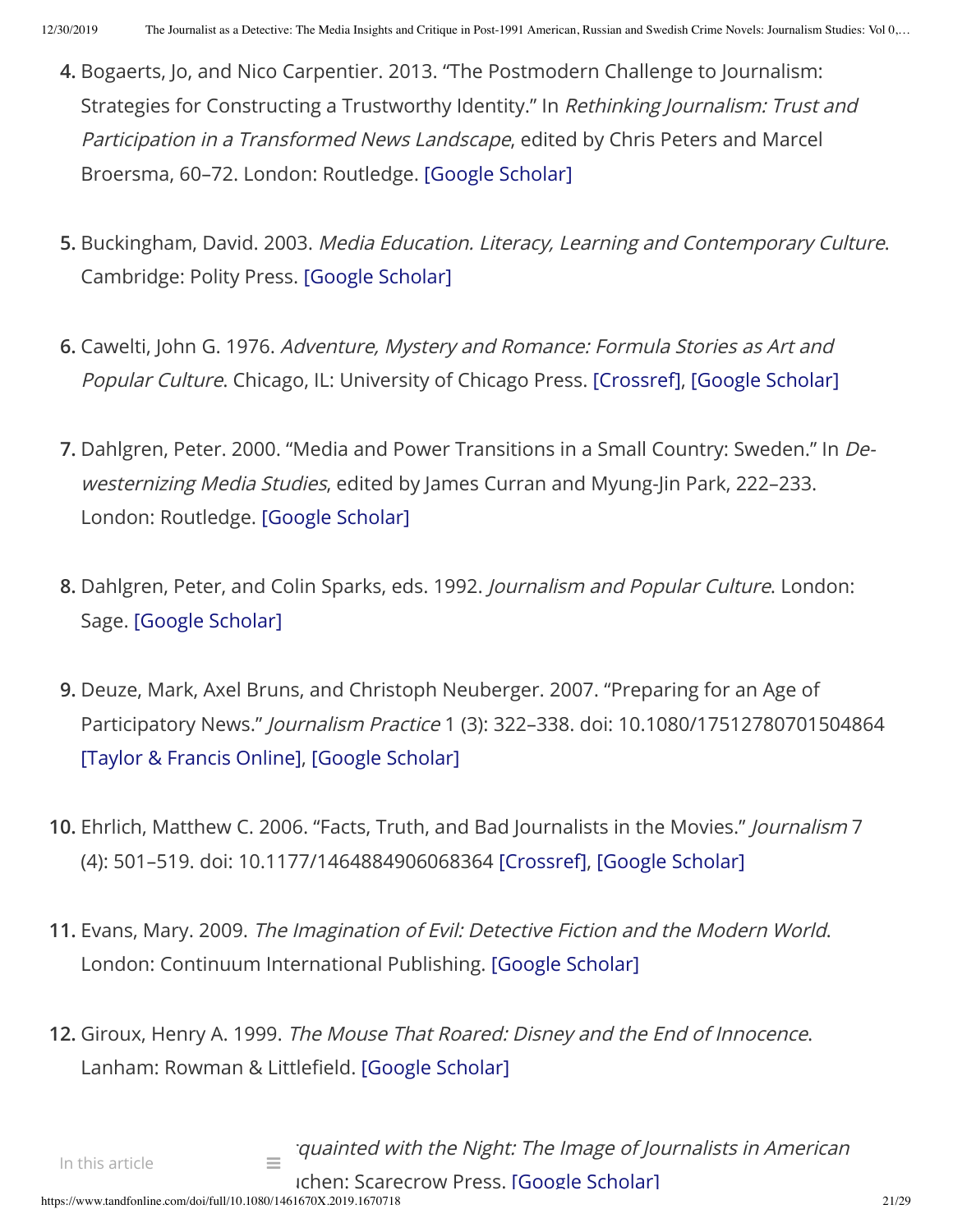- **14.** Gray, Jonathan. 2006. Watching with the Simpsons: Television, Parody and Intertextuality. London: Routledge. [Google [Scholar\]](http://scholar.google.com/scholar_lookup?hl=en&publication_year=2006&author=Jonathan.+Gray&title=Watching+with+the+Simpsons%3A+Television%2C+Parody+and+Intertextuality)
- **15.** Hallin, Daniel C., and Paolo Mancini. 2004. Comparing Media Systems: Three Models of Media and Politics. Cambridge: Cambridge University Press. [\[Crossref\]](https://www.tandfonline.com/servlet/linkout?suffix=CIT0014&dbid=16&doi=10.1080%2F1461670X.2019.1670718&key=10.1017%2FCBO9780511790867), [Google [Scholar\]](http://scholar.google.com/scholar_lookup?hl=en&publication_year=2004&author=Daniel+C.+Hallin&author=Paolo+Mancini&title=Comparing+Media+Systems%3A+Three+Models+of+Media+and+Politics)
- **16.** Hannah, Sophie. 2018. "It Is No Mystery That Crime Is the Biggest Selling Genre in Books." The Guardian, April 12. https://www.theguardian.com/books/booksblog/2018/apr/12/mystery-crime-fictionbestselling-book-genre-sophie-hannah. [Google [Scholar\]](http://scholar.google.com/scholar?hl=en&q=Hannah%2C+Sophie.+2018.+%E2%80%9CIt+Is+No+Mystery+That+Crime+Is+the+Biggest+Selling+Genre+in+Books.%E2%80%9D+The+Guardian%2C+April+12.+https%3A%2F%2Fwww.theguardian.com%2Fbooks%2Fbooksblog%2F2018%2Fapr%2F12%2Fmystery-crime-fiction-bestselling-book-genre-sophie-hannah.)
- **17.** Harsin, Jayson. 2018. "Post-truth and Critical Communication." Oxford Research Encyclopedia of Communication. [Google [Scholar\]](http://scholar.google.com/scholar?hl=en&q=Harsin%2C+Jayson.+2018.+%E2%80%9CPost-truth+and+Critical+Communication.%E2%80%9D+Oxford+Research+Encyclopedia+of+Communication.)
- **18.** Hoechsmann, Michael, and Stuart R. Poyntz. 2012. Media Literacies. A Critical Introduction. Oxford: Blackwell. [\[Crossref\],](https://www.tandfonline.com/servlet/linkout?suffix=CIT0017&dbid=16&doi=10.1080%2F1461670X.2019.1670718&key=10.1002%2F9781444344158) [Google [Scholar\]](http://scholar.google.com/scholar_lookup?hl=en&publication_year=2012&author=Michael+Hoechsmann&author=Stuart+R.+Poyntz&title=Media+Literacies.+A+Critical+Introduction)
- **19.** Impress 16-12-05. "Trust in Journalism Sinks to All-time Low as YouGov Poll Reveals Public Demand for Decent Standards of Journalism." An Unsigned Report. <https://www.impress.press/news/yougov-poll.html>. [Google [Scholar\]](http://scholar.google.com/scholar?hl=en&q=Impress+16-12-05.+%E2%80%9CTrust+in+Journalism+Sinks+to+All-time+Low+as+YouGov+Poll+Reveals+Public+Demand+for+Decent+Standards+of+Journalism.%E2%80%9D+An+Unsigned+Report.+https%3A%2F%2Fwww.impress.press%2Fnews%2Fyougov-poll.html.)
- **20.** Isani, Shaeda. 2009. "Journalism FASP & Fictional Representations of Journalists in Popular Contemporary Literature." ILCEA 11. [http://ilcea.revues.org/index251.html.](http://ilcea.revues.org/index251.html) [Google [Scholar\]](http://scholar.google.com/scholar?hl=en&q=Isani%2C+Shaeda.+2009.+%E2%80%9CJournalism+FASP+%26+Fictional+Representations+of+Journalists+in+Popular+Contemporary+Literature.%E2%80%9D+ILCEA+11.+http%3A%2F%2Filcea.revues.org%2Findex251.html.)
- **21.** Le Masurier, Megan. 2015. "What Is Slow Journalism?" Journalism Practice 9 (2): 138–152. doi: 10.1080/17512786.2014.916471 [Taylor [& Francis](https://www.tandfonline.com/servlet/linkout?suffix=CIT0020&dbid=20&doi=10.1080%2F1461670X.2019.1670718&key=10.1080%2F17512786.2014.916471&tollfreelink=2_18_958294465287e9ef8e9d890c2dc62a3328e0fcb456f0b2b16fdd68eeb57af99a) Online], [\[Web of](https://www.tandfonline.com/servlet/linkout?suffix=CIT0020&dbid=128&doi=10.1080%2F1461670X.2019.1670718&key=000214554100002) Science ®], [Google [Scholar\]](http://scholar.google.com/scholar_lookup?hl=en&publication_year=2015&pages=138-152&issue=2&author=Megan.+Le+Masurier&title=What+Is+Slow+Journalism%3F)

P. Research Literature on Behalf of Ofcom. London: London School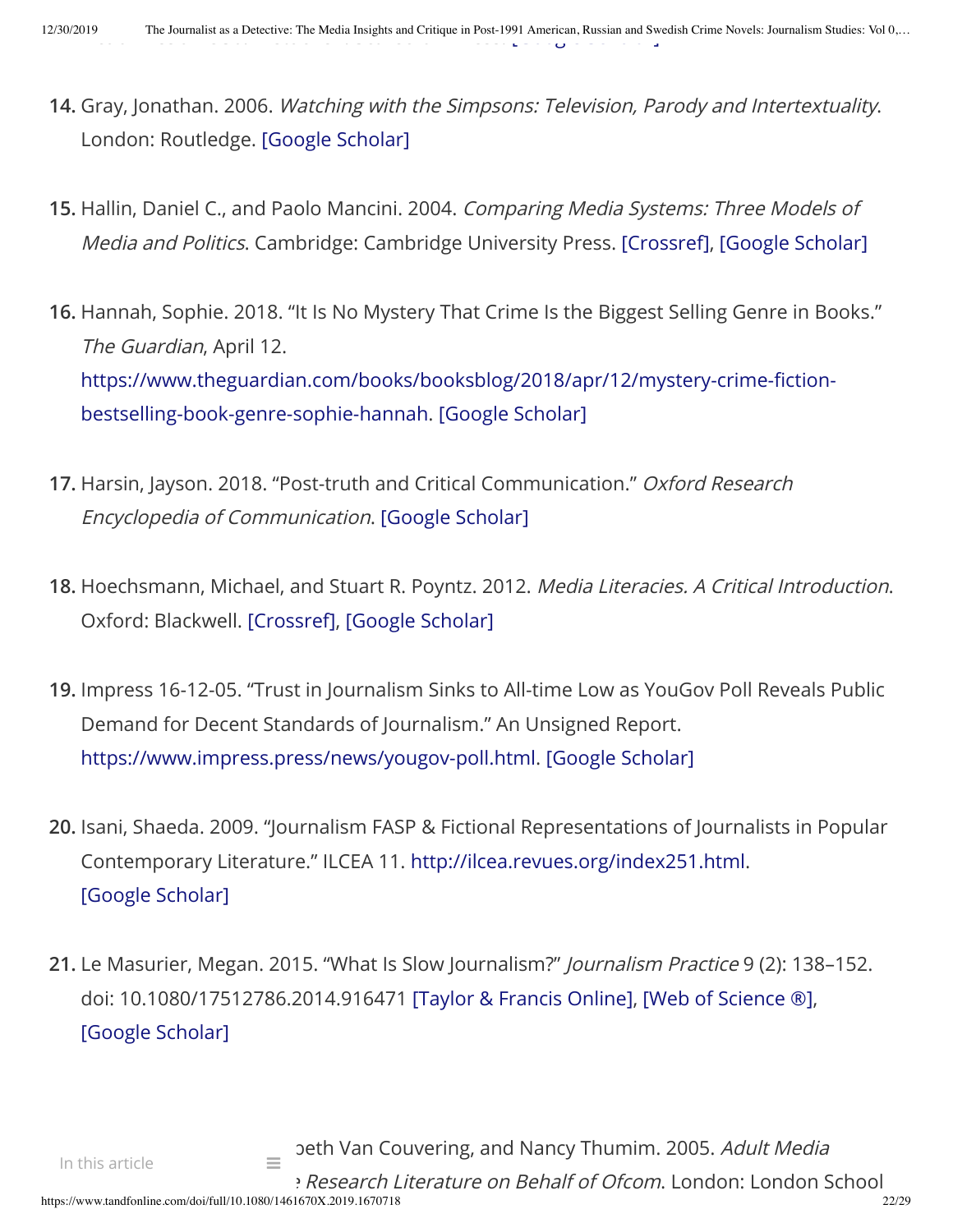of Economics and Political Science, Department of Media and Communications. [Google [Scholar\]](http://scholar.google.com/scholar_lookup?hl=en&publication_year=2005&author=Sonia+Livingstone&author=Elisabeth+Van+Couvering&author=Nancy+Thumim&title=Adult+Media+Literacy.+A+Review+of+the+Research+Literature+on+Behalf+of+Ofcom)

- **23.** McChesney, Robert W., and Victor W. Picard. 2011. Will the Last Reporter Please Turn Out the Lights: The Collapse of Journalism and What Can be Done to Fix It. New York: The New Press. [Google [Scholar\]](http://scholar.google.com/scholar_lookup?hl=en&publication_year=2011&author=Robert+W.+McChesney&author=Victor+W.+Picard&title=Will+the+Last+Reporter+Please+Turn+Out+the+Lights%3A+The+Collapse+of+Journalism+and+What+Can+be+Done+to+Fix+It)
- **24.** McManus, John H. 1994. Market-driven Journalism. Let the Citizens Beware? London: Sage. [Google [Scholar\]](http://scholar.google.com/scholar_lookup?hl=en&publication_year=1994&author=John+H.+McManus&title=Market-driven+Journalism.+Let+the+Citizens+Beware%3F)
- **25.** McNair, Brian. 2010. Journalists in Film: Heroes and Villains. Edinburgh: Edinburgh University Press. [Google [Scholar\]](http://scholar.google.com/scholar_lookup?hl=en&publication_year=2010&author=Brian.+McNair&title=Journalists+in+Film%3A+Heroes+and+Villains)
- **26.** McNair, Brian. 2012. "Tale of two Dragons." Journalism Practice 6 (3): 420–422. doi: 10.1080/17512786.2012.670555 [Taylor [& Francis](https://www.tandfonline.com/servlet/linkout?suffix=CIT0025&dbid=20&doi=10.1080%2F1461670X.2019.1670718&key=10.1080%2F17512786.2012.670555&tollfreelink=2_18_292d0f79c95a48fcdc3c73448dfd35aa1ca37e74b1d5ee236fe24c7a3a21d599) Online], [Google [Scholar\]](http://scholar.google.com/scholar_lookup?hl=en&publication_year=2012&pages=420-422&issue=3&author=Brian.+McNair&title=Tale+of+two+Dragons)
- **27.** Mills, Kathy Ann. 2010. "Review of the 'Digital Turn' in New Literacy Studies." Review of Educational Research 80 (2): 246–271. doi: 10.3102/0034654310364401 [\[Crossref\]](https://www.tandfonline.com/servlet/linkout?suffix=CIT0026&dbid=16&doi=10.1080%2F1461670X.2019.1670718&key=10.3102%2F0034654310364401), [\[Web of](https://www.tandfonline.com/servlet/linkout?suffix=CIT0026&dbid=128&doi=10.1080%2F1461670X.2019.1670718&key=000278454600005) Science ®], [Google [Scholar\]](http://scholar.google.com/scholar_lookup?hl=en&publication_year=2010&pages=246-271&issue=2&author=Kathy+Ann.+Mills&title=Review+of+the+%E2%80%98Digital+Turn%E2%80%99+in+New+Literacy+Studies)
- **28.** Msindex.ru 18-10-22. "Fond 'Mediastandart' opublikoval issledovanie obraza zhurnalistov v glazakh zhitelei Rossii." An Unsigned Report. [http://www.msindex.ru/homepage/news/2018-10-22/fond-mediastandart-opublikoval](http://www.msindex.ru/homepage/news/2018-10-22/fond-mediastandart-opublikoval-issledovanie-obraza-zhurnalistov-v-glazah-zhitelej-rossii/)issledovanie-obraza-zhurnalistov-v-glazah-zhitelej-rossii/. [Google [Scholar\]](http://scholar.google.com/scholar?hl=en&q=Msindex.ru+18-10-22.+%E2%80%9CFond+%E2%80%98Mediastandart%E2%80%99+opublikoval+issledovanie+obraza+zhurnalistov+v+glazakh+zhitelei+Rossii.%E2%80%9D+An+Unsigned+Report.+http%3A%2F%2Fwww.msindex.ru%2Fhomepage%2Fnews%2F2018-10-22%2Ffond-mediastandart-opublikoval-issledovanie-obraza-zhurnalistov-v-glazah-zhitelej-rossii%2F.)
- **29.** Mukerji, Chandra, and Michael Schudson, eds. 1991. "Introduction." In Rethinking Popular Culture, 1–61. Berkeley: University of California Press. [Google [Scholar\]](http://scholar.google.com/scholar_lookup?hl=en&publication_year=1991&pages=1-61&author=Chandra+Mukerji&author=Michael+Schudson&title=Rethinking+Popular+Culture)
- **30.** Niblock, Sarah. 2013. "Journalism and Compassion: Rewriting an On-screen Crusader for the Digital Age." In Stieg Larsson's Millennium Trilogy, edited by Steven Peacock, 79–97. London: Palgrave Macmillan. [\[Crossref\],](https://www.tandfonline.com/servlet/linkout?suffix=CIT0029&dbid=16&doi=10.1080%2F1461670X.2019.1670718&key=10.1057%2F9780230390447_5) [Google [Scholar\]](http://scholar.google.com/scholar_lookup?hl=en&publication_year=2013&pages=79-97&author=Sarah.+Niblock&title=Stieg+Larsson%E2%80%99s+Millennium+Trilogy)

In this article

 $\equiv$  *Swedish Crime Fiction. Novel, Film, Television*. Manchester: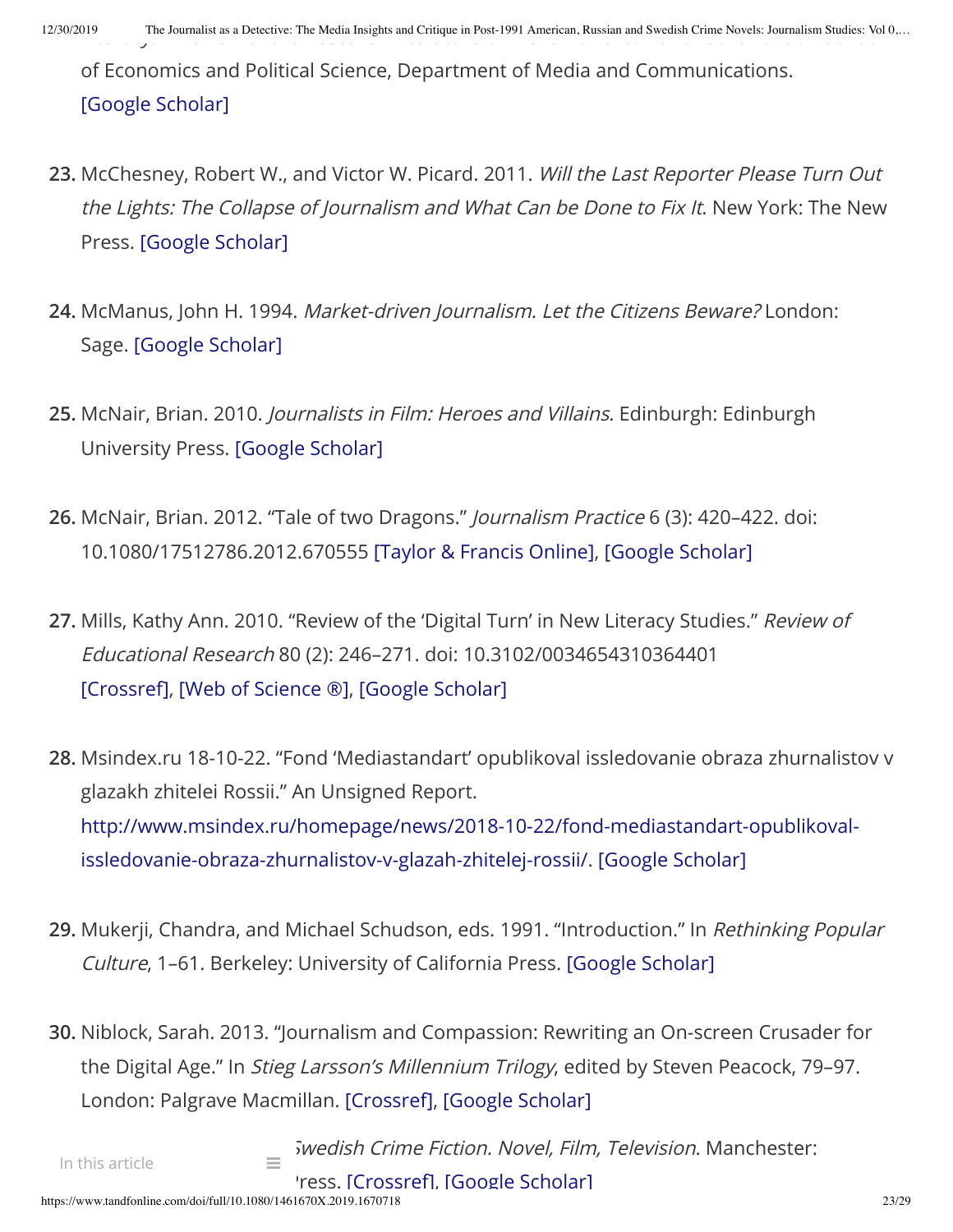- **32.** Peters, Chris. 2013. "'Even Better Than Being Informed': Satirical News and Media Literacy." In Rethinking Journalism, edited by Chris Peters and Marcel Boersma, 173–187. London: Routledge. [\[Crossref\],](https://www.tandfonline.com/servlet/linkout?suffix=CIT0031&dbid=16&doi=10.1080%2F1461670X.2019.1670718&key=10.4324%2F9780203102688) [Google [Scholar\]](http://scholar.google.com/scholar_lookup?hl=en&publication_year=2013&pages=173-187&author=Chris.+Peters&title=Rethinking+Journalism)
- **33.** Peters, Chris, and Marcel Broersma. 2013. Rethinking Journalism: Trust and Participation in a Transformed News Landscape. London: Routledge. [\[Crossref\]](https://www.tandfonline.com/servlet/linkout?suffix=CIT0032&dbid=16&doi=10.1080%2F1461670X.2019.1670718&key=10.4324%2F9780203102688), [Google [Scholar\]](http://scholar.google.com/scholar_lookup?hl=en&publication_year=2013&author=Chris+Peters&author=Marcel+Broersma&title=Rethinking+Journalism%3A+Trust+and+Participation+in+a+Transformed+News+Landscape)
- **34.** Potter, James W. 2008. Media Literacy. 4th ed. Los Angeles, CA: Sage. [Google [Scholar\]](http://scholar.google.com/scholar_lookup?hl=en&publication_year=2008&author=James+W.+Potter&title=Media+Literacy)
- **35.** Pyrhönen, Heta. 1994. Murder from an Academic Angle: An Introduction to the Study of the Detective Narrative. Columbia: Camden House. [Google [Scholar\]](http://scholar.google.com/scholar_lookup?hl=en&publication_year=1994&author=Heta.+Pyrh%C3%B6nen&title=Murder+from+an+Academic+Angle%3A+An+Introduction+to+the+Study+of+the+Detective+Narrative)
- **36.** Riegert, Kristina, ed. 2007. Politicotainment: Television's Take on the Real. New York: Peter Lang. [Google [Scholar\]](http://scholar.google.com/scholar_lookup?hl=en&publication_year=2007&author=Kristina+Riegert&title=Politicotainment%3A+Television%E2%80%99s+Take+on+the+Real)
- **37.** Saltzman, Joe. 2002. Frank Capra and the Image of the Journalist in American Film. Los Angeles, CA: The Norman Lear Center, University of Southern California. [Google [Scholar\]](http://scholar.google.com/scholar_lookup?hl=en&publication_year=2002&author=Joe.+Saltzman&title=Frank+Capra+and+the+Image+of+the+Journalist+in+American+Film)
- **38.** Saltzman, Joe. 2005. "Analyzing the Images of the Journalist in Popular Culture: A Unique Method of Studying the Public's Perception of Its Journalists and the News Media." Paper Presented at the Association for Education for Journalism and Mass Communications (AEJMC) in San Antonio, TX. http://ijpc.org/uploads/files/AEJMC%20Paper%20San%20Antonio%20Saltzman%202005.pdf.

[Google [Scholar\]](http://scholar.google.com/scholar?hl=en&q=Saltzman%2C+Joe.+2005.+%E2%80%9CAnalyzing+the+Images+of+the+Journalist+in+Popular+Culture%3A+A+Unique+Method+of+Studying+the+Public%E2%80%99s+Perception+of+Its+Journalists+and+the+News+Media.%E2%80%9D+Paper+Presented+at+the+Association+for+Education+for+Journalism+and+Mass+Communications+%28AEJMC%29+in+San+Antonio%2C+TX.+http%3A%2F%2Fijpc.org%2Fuploads%2Ffiles%2FAEJMC%2520Paper%2520San%2520Antonio%2520Saltzman%25202005.pdf.)

**39.** Stougaard-Nielsen, Jakob. 2016. "Criminal Logistics: Globalization, Containerization and Tragedy in Scandinavian Crime Fiction." Journal of World Literature 1: 519–537. doi: 10.1163/24056480-00104002 [\[Crossref\]](https://www.tandfonline.com/servlet/linkout?suffix=CIT0038&dbid=16&doi=10.1080%2F1461670X.2019.1670718&key=10.1163%2F24056480-00104002), [Google [Scholar\]](http://scholar.google.com/scholar_lookup?hl=en&publication_year=2016&pages=519-537&author=Jakob.+Stougaard-Nielsen&title=Criminal+Logistics%3A+Globalization%2C+Containerization+and+Tragedy+in+Scandinavian+Crime+Fiction)

 $\equiv$  ans' Trust in Mass Media Sinks to New Low." *Gallup.com*,

ews.gallup.com/poll/195542/americans-trust-mass-media-sinks-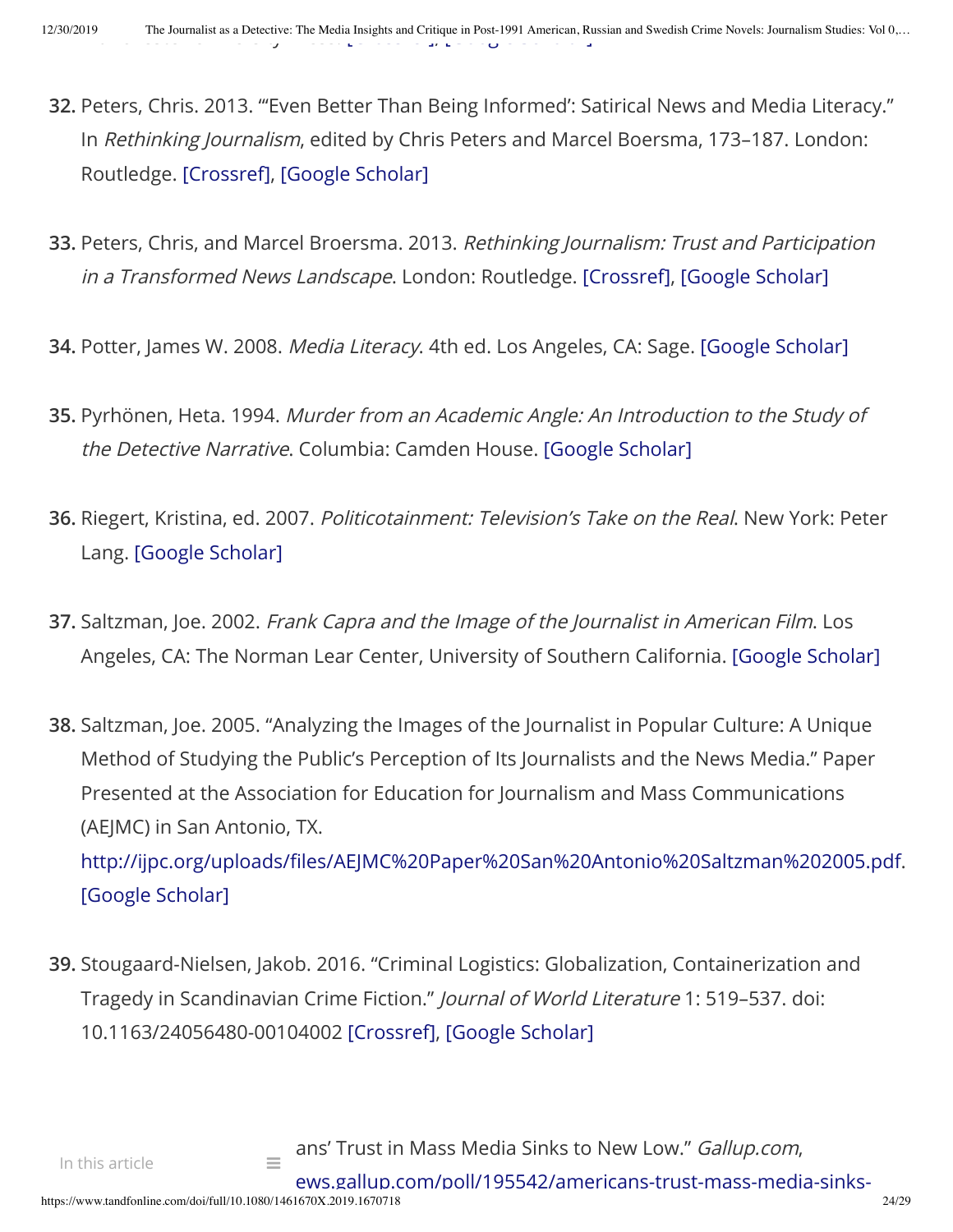12/30/2019 The Journalist as a Detective: The Media Insights and Critique in Post-1991 American, Russian and Swedish Crime Novels: Journalism Studies: Vol 0,...

[new-low.aspx. \[Google](https://news.gallup.com/poll/195542/americans-trust-mass-media-sinks-new-low.aspx) [Scholar\]](http://scholar.google.com/scholar?hl=en&q=Swift%2C+Art.+2016.+%E2%80%9CAmericans%E2%80%99+Trust+in+Mass+Media+Sinks+to+New+Low.%E2%80%9D+Gallup.com%2C+September+14.+https%3A%2F%2Fnews.gallup.com%2Fpoll%2F195542%2Famericans-trust-mass-media-sinks-new-low.aspx.)

- **41.** Todorov, Tzvetan. 1977. "The Typology of Detective Fiction." In The Poetics of Prose, 42–52. Ithaca: Cornell University Press. [Google [Scholar\]](http://scholar.google.com/scholar_lookup?hl=en&publication_year=1977&pages=42-52&author=Tzvetan.+Todorov&title=The+Poetics+of+Prose)
- **42.** Vartanova, Elena. 2012. "The Russian Media Model in the Context of Post-soviet Dynamics." In Comparing Media Systems Beyond the Western World, edited by Daniel C Hallin and Paolo Mancini, 119–142. New York: Cambridge University Press. [Google [Scholar\]](http://scholar.google.com/scholar_lookup?hl=en&publication_year=2012&pages=119-142&author=Elena.+Vartanova&title=Comparing+Media+Systems+Beyond+the+Western+World)
- **43.** Crime Fiction: [Google [Scholar\]](http://scholar.google.com/scholar?hl=en&q=Crime+Fiction%3A)
- **44.** Belsky, R. G. 2014. The Kennedy Connection. New York: Atria Paperback. [Google [Scholar\]](http://scholar.google.com/scholar_lookup?hl=en&publication_year=2014&author=R.+G.+Belsky&title=The+Kennedy+Connection)
- **45.** Belsky, R. G. 2018. Yesterday's News. Sarasota, FL: Oceanview Publishing. [Google [Scholar\]](http://scholar.google.com/scholar_lookup?hl=en&publication_year=2018&author=R.+G.+Belsky&title=Yesterday%E2%80%99s+News)
- **46.** Buchanan, Edna. 1992. Contents Under Pressure. New York: Diversion Books. [Google [Scholar\]](http://scholar.google.com/scholar_lookup?hl=en&publication_year=1992&author=Edna.+Buchanan&title=Contents+Under+Pressure)
- **47.** Buchanan, Edna. 2007. Love Kills. New York: Simon & Schuster. [Google [Scholar\]](http://scholar.google.com/scholar_lookup?hl=en&publication_year=2007&author=Edna.+Buchanan&title=Love+Kills)
- **48.** Cain, Chelsea. 2007. Heartsick. New York: Minotaur Books. [Google [Scholar\]](http://scholar.google.com/scholar_lookup?hl=en&publication_year=2007&author=Chelsea.+Cain&title=Heartsick)
- **49.** Cain, Chelsea. 2013. Let Me Go. London: Simon & Schuster. [Google [Scholar\]](http://scholar.google.com/scholar_lookup?hl=en&publication_year=2013&author=Chelsea.+Cain&title=Let+Me+Go)
- **50.** Jungstedt, Mari. 2008. Den du inte ser/Unseen. Stockholm: Albert Bonniers Förlag. [Google [Scholar\]](http://scholar.google.com/scholar_lookup?hl=en&publication_year=2008&author=Mari.+Jungstedt&title=Den+du+inte+ser%2FUnseen)
- **51.** Jungstedt, Mari. 2016. Det andra ansiktet/The Other Face. Stockholm: Albert Bonniers Förlag. [Google [Scholar\]](http://scholar.google.com/scholar_lookup?hl=en&publication_year=2016&author=Mari.+Jungstedt&title=Det+andra+ansiktet%2FThe+Other+Face)

396a. *Zhurnalist/Journalist*. St Petersburg: Folio-Press.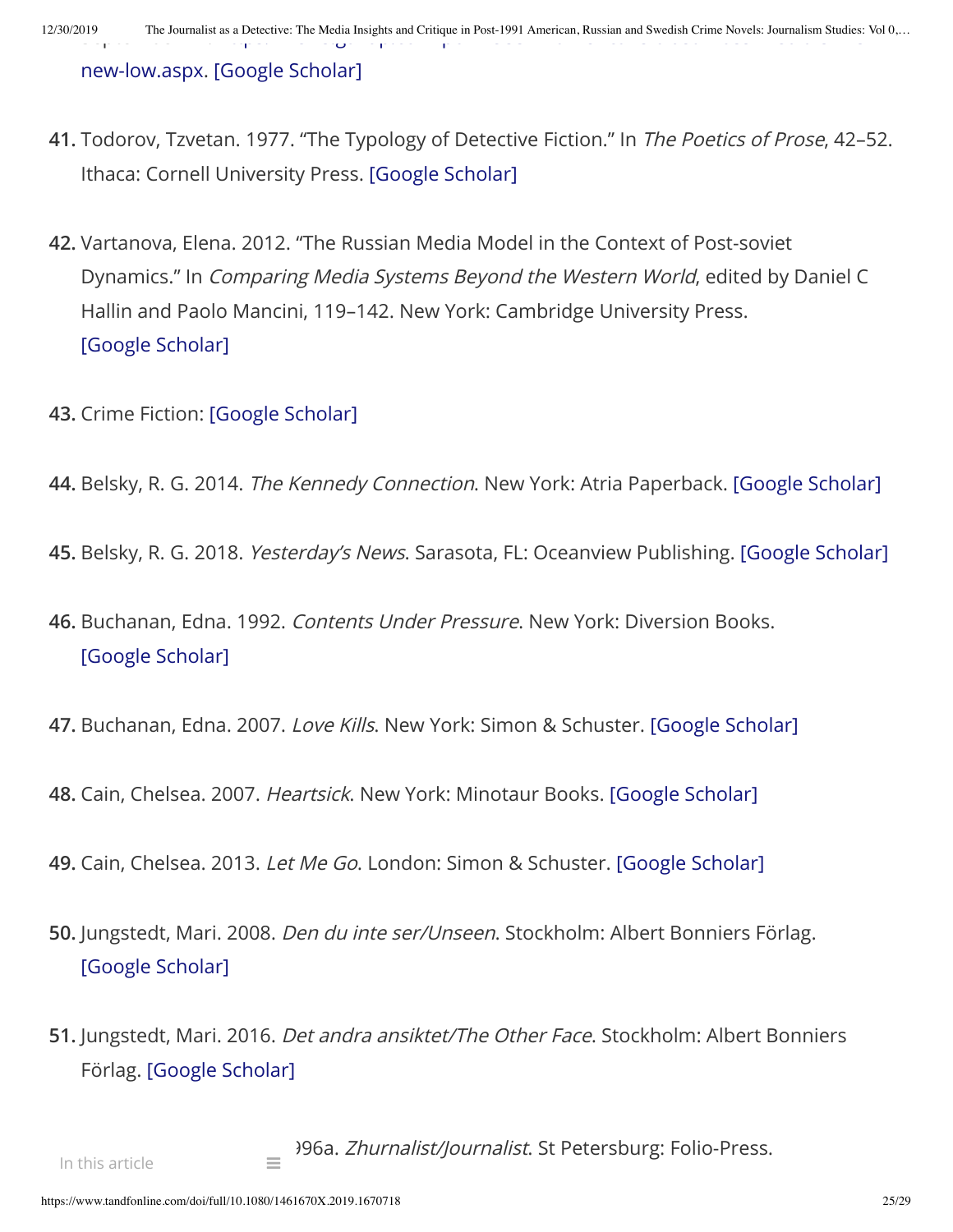- **53.** Konstantinov, Andrei. 1996b. Zhurnalist-2/Journalist-2. St Petersburg: Folio-Press. [Google [Scholar\]](http://scholar.google.com/scholar_lookup?hl=en&publication_year=1996b&author=Andrei.+Konstantinov&title=Zhurnalist-2%2FJournalist-2)
- **54.** Lagercrantz, David. 2017. Mannen som sökte sin skugga/The Girl Who Takes an Eye for an Eye. Stockholm: Norstedts. [Google [Scholar\]](http://scholar.google.com/scholar_lookup?hl=en&publication_year=2017&author=David.+Lagercrantz&title=Mannen+som+s%C3%B6kte+sin+skugga%2FThe+Girl+Who+Takes+an+Eye+for+an+Eye)
- **55.** Larsson, Stieg. 2005. Män som hatar kvinnor/The Girl with the Dragon Tattoo. Stockholm: Norstedts. [Google [Scholar\]](http://scholar.google.com/scholar_lookup?hl=en&publication_year=2005&author=Stieg.+Larsson&title=M%C3%A4n+som+hatar+kvinnor%2FThe+Girl+with+the+Dragon+Tattoo)
- **56.** Marklund, Liza. 1999. Sprängaren/The Bomber. Stockholm: Piratförlaget. [Google [Scholar\]](http://scholar.google.com/scholar_lookup?hl=en&publication_year=1999&author=Liza.+Marklund&title=Spr%C3%A4ngaren%2FThe+Bomber)
- **57.** Marklund, Liza. 2015. Järnblod/The Final Words. Stockholm: Piratförlaget. [Google [Scholar\]](http://scholar.google.com/scholar_lookup?hl=en&publication_year=2015&author=Liza.+Marklund&title=J%C3%A4rnblod%2FThe+Final+Words)
- **58.** Stepanova, Tat'iana. 1998. V moei ruke gibel'/Death in My Hand. Moscow: Eksmo. [Google [Scholar\]](http://scholar.google.com/scholar_lookup?hl=en&publication_year=1998&author=Tat%E2%80%99iana.+Stepanova&title=V+moei+ruke+gibel%E2%80%99%2FDeath+in+My+Hand)
- **59.** Stepanova, Tat'iana. 1999. Vse ottenki chernogo/All the Shades of Black. Moscow: Eksmo. [Google [Scholar\]](http://scholar.google.com/scholar_lookup?hl=en&publication_year=1999&author=Tat%E2%80%99iana.+Stepanova&title=Vse+ottenki+chernogo%2FAll+the+Shades+of+Black)
- **60.** Ustinova, Tat'iana. 2003a. Boginia praim-taima/The Prime-time Goddess. Moscow: Eksmo. [Google [Scholar\]](http://scholar.google.com/scholar_lookup?hl=en&publication_year=2003a&author=Tat%E2%80%99iana.+Ustinova&title=Boginia+praim-taima%2FThe+Prime-time+Goddess)
- **61.** Ustinova, Tat'iana. 2003b. Bol'shaia igra/The Big Game. Moscow: AST. [Google [Scholar\]](http://scholar.google.com/scholar_lookup?hl=en&publication_year=2003b&author=Tat%E2%80%99iana.+Ustinova&title=Bol%E2%80%99shaia+igra%2FThe+Big+Game)

## 202+

#### People also read

Article

In this article

**A [Social Capital Approach](https://www.tandfonline.com/doi/full/10.1080/1461670X.2019.1670091?src=recsys) to Understanding**  $\equiv$  urnalists on Twitter  $\rightarrow$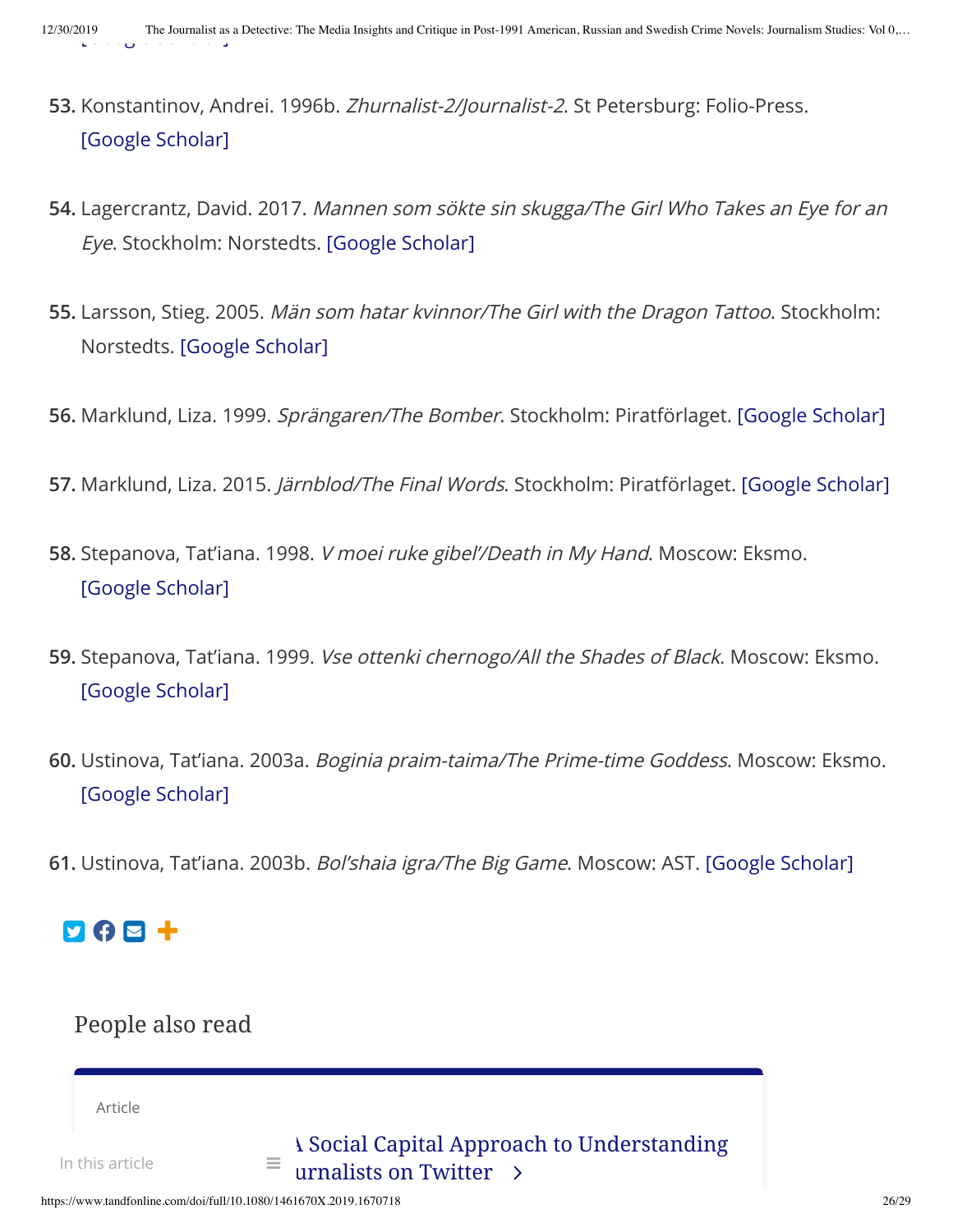#### Matthew [Barnidge](https://www.tandfonline.com/author/Barnidge%2C+Matthew) et al.

Journalism Studies Latest Articles

**Published online:** 25 Sep 2019

#### Article

Do [Reconstructive](https://www.tandfonline.com/doi/full/10.1080/1461670X.2019.1632735?src=recsys) and Attributive Quotes in News Narratives Influence Engagement, Credibility and Realism?

#### Kobie van [Krieken](https://www.tandfonline.com/author/van+Krieken%2C+Kobie)

Journalism Studies Latest Articles

**Published online:** 21 Jun 2019

#### Article Creativity in (Digital) Journalism Studies: Broadening our Perspective on [Journalism Practice](https://www.tandfonline.com/doi/full/10.1080/21670811.2019.1609373?src=recsys)

#### Tamara [Witschge](https://www.tandfonline.com/author/Witschge%2C+Tamara) et al.

Digital Journalism Volume 7, 2019 - Issue 7

**Published online:** 26 Jun 2019

| Article         |                                                                      |
|-----------------|----------------------------------------------------------------------|
|                 |                                                                      |
| In this article | eporting Themes to Predict Image Inclusion<br>$=$<br>cide Articles > |

ට -

ට -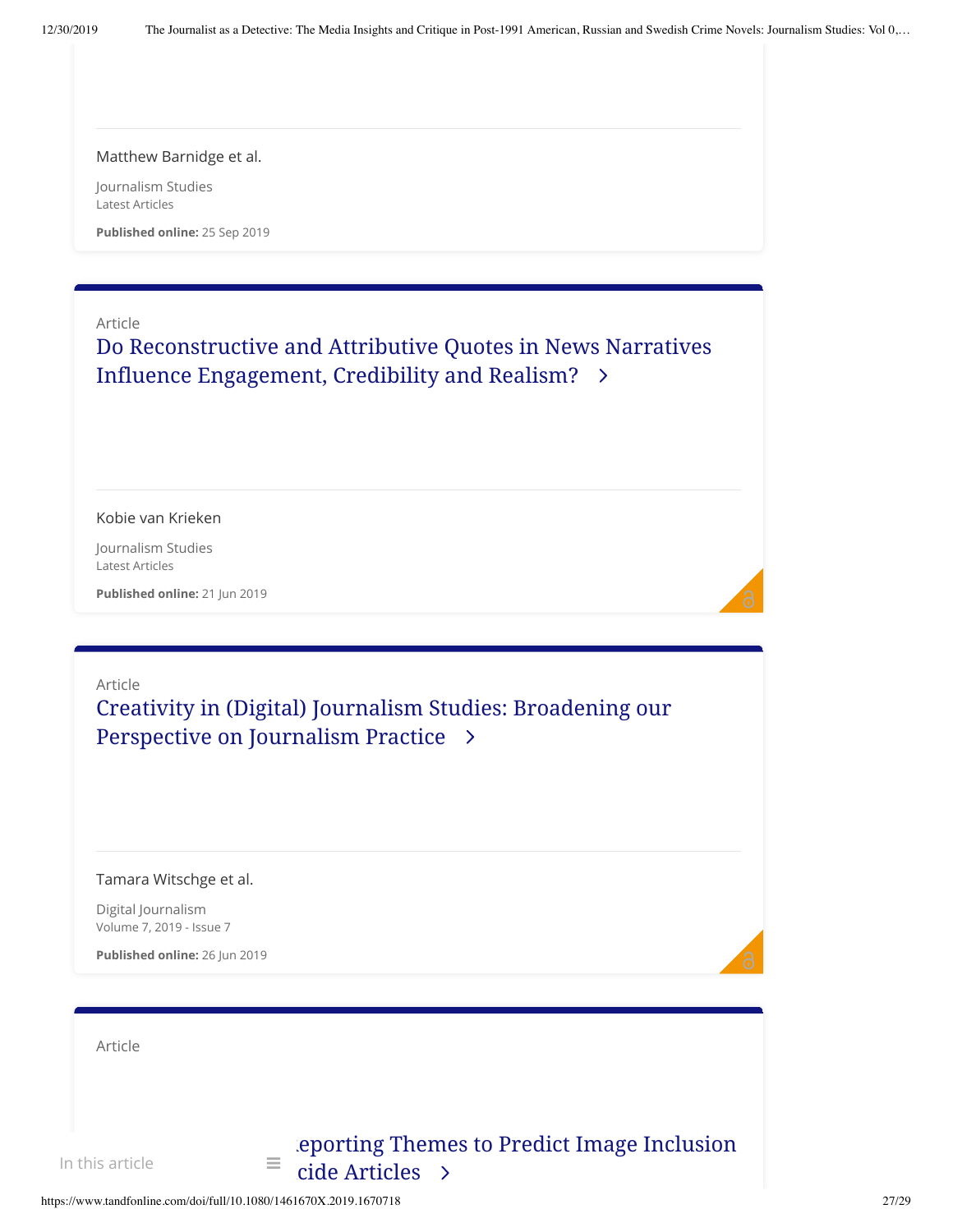[Walter](https://www.tandfonline.com/author/Works%2C+Walter) Works et al.

Journalism Studies Latest Articles

**Published online:** 24 Sep 2019

Article

The Smells, Sights, [and Pleasures](https://www.tandfonline.com/doi/full/10.1080/1461670X.2019.1670092?src=recsys) of Ink on Paper: The Consumption of Print Newspapers During a Period Marked by Their Crisis

Pablo [J. Boczkowski](https://www.tandfonline.com/author/Boczkowski%2C+Pablo+J) et al.

Journalism Studies Latest Articles

**Published online:** 30 Sep 2019

Article When Journalists Go "Below the Line": Comment Spaces at *The Guardian* [\(2006–2017\)](https://www.tandfonline.com/doi/full/10.1080/1461670X.2019.1632733?src=recsys)

Scott [Wright](https://www.tandfonline.com/author/Wright%2C+Scott) et al.

Journalism Studies Volume 21, 2020 - Issue 1

**Published online:** 26 Jun 2019

In this article  $\equiv$ 

ට -